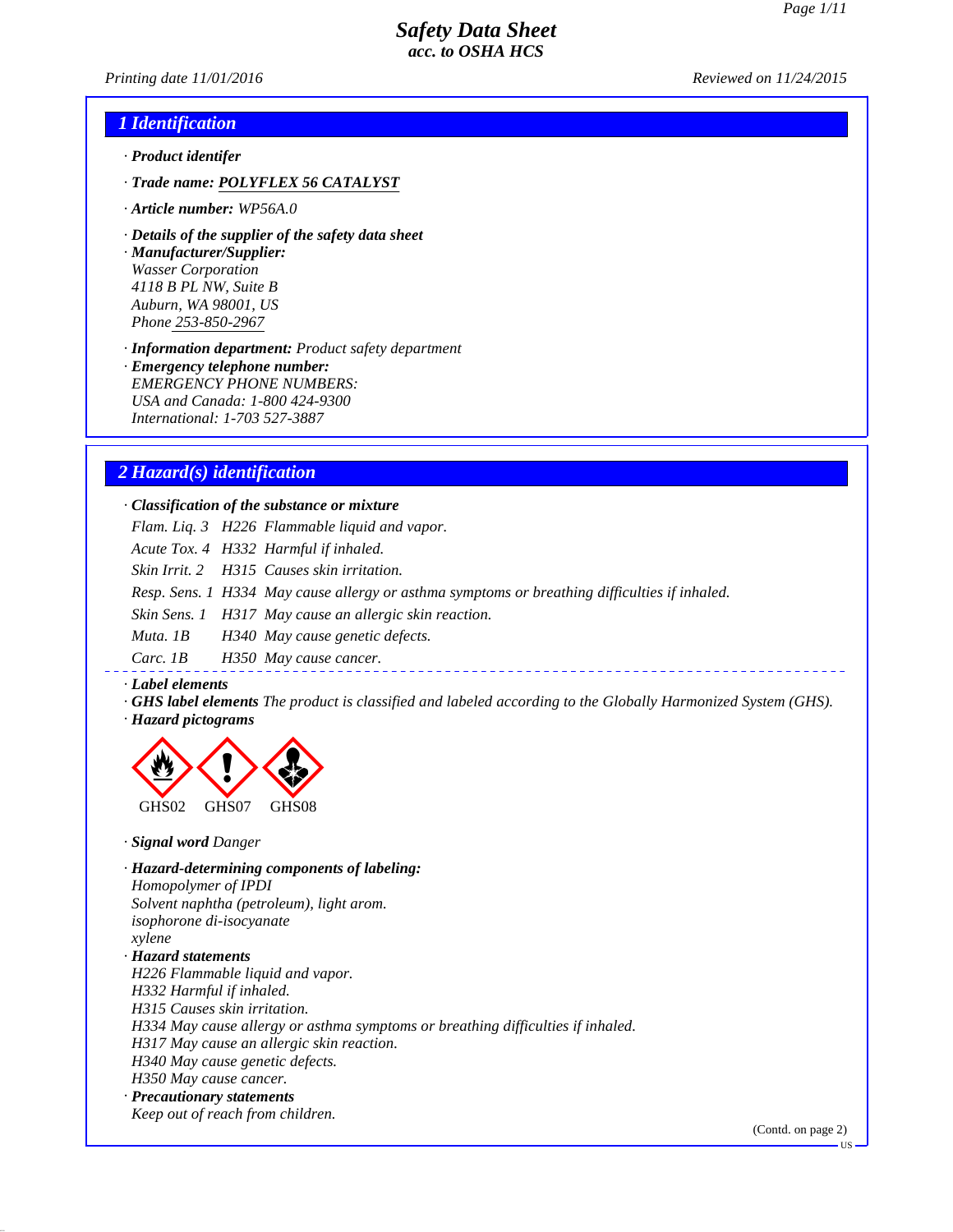*Printing date 11/01/2016 Reviewed on 11/24/2015*

### *Trade name: POLYFLEX 56 CATALYST*

|                  | (Contd. of page 1)                                                                                          |
|------------------|-------------------------------------------------------------------------------------------------------------|
| P <sub>210</sub> | Keep away from heat/sparks/open flames/hot surfaces. No smoking.                                            |
| P <sub>241</sub> | Use explosion-proof electrical/ventilating/lighting/equipment.                                              |
| P <sub>284</sub> | [In case of inadequate ventilation] wear respiratory protection.                                            |
| P <sub>261</sub> | Avoid breathing dust/fume/gas/mist/vapors/spray                                                             |
| P <sub>280</sub> | Wear protective gloves / eye protection / face protection.                                                  |
| P <sub>240</sub> | Ground/bond container and receiving equipment.                                                              |
| P233             | Keep container tightly closed.                                                                              |
| P <sub>242</sub> | Use only non-sparking tools.                                                                                |
| P <sub>243</sub> | Take precautionary measures against static discharge.                                                       |
| P <sub>264</sub> | Wash thoroughly after handling.                                                                             |
| P <sub>271</sub> | Use only outdoors or in a well-ventilated area.                                                             |
| P <sub>272</sub> | Contaminated work clothing must not be allowed out of the workplace.                                        |
| P <sub>201</sub> | Obtain special instructions before use.                                                                     |
| P <sub>202</sub> | Do not handle until all safety precautions have been read and understood.                                   |
|                  | P303+P361+P353 If on skin (or hair): Take off immediately all contaminated clothing. Rinse skin with water/ |
|                  | shower.                                                                                                     |
| P321             | Specific treatment (see on this label).                                                                     |
| $P342 + P311$    | If experiencing respiratory symptoms: Call a POISON CENTER/doctor.                                          |
| $P304 + P340$    | IF INHALED: Remove person to fresh air and keep comfortable for breathing.                                  |
| P312             | Call a POISON CENTER/doctor if you feel unwell.                                                             |
| P363             | Wash contaminated clothing before reuse.                                                                    |
| $P308 + P313$    | IF exposed or concerned: Get medical advice/attention.                                                      |
| $P333 + P313$    | If skin irritation or rash occurs: Get medical advice/attention.                                            |
| $P370 + P378$    | In case of fire: Use for extinction: CO2, powder or water spray.                                            |
| $P362 + P364$    | Take off contaminated clothing and wash it before reuse.                                                    |
| P <sub>405</sub> | Store locked up.                                                                                            |
| $P403 + P235$    | Store in a well-ventilated place. Keep cool.                                                                |
| <i>P501</i>      | Dispose of contents/container in accordance with local/regional/national/international<br>regulations.      |

- *· Classification system:*
- *· NFPA ratings (scale 0 4)*

3 3  $\overline{\mathbf{0}}$ *Health = 3 Fire = 3 Reactivity = 0*

*· HMIS-ratings (scale 0 - 4)*

| <b>HEALTH</b> | $^{\star 3}$ Health = $^{\star 3}$           |
|---------------|----------------------------------------------|
| <b>FIRE</b>   | $\boxed{3}$ Fire = 3                         |
|               | REACTIVITY $\boxed{0}$ <i>Reactivity</i> = 0 |

- *· Other hazards*
- *· Results of PBT and vPvB assessment*
- *· PBT: Not applicable.*
- *· vPvB: Not applicable.*

### *3 Composition/information on ingredients*

- *· Chemical characterization: Mixtures*
- *· Description: Mixture of the substances listed below with nonhazardous additions.*

*· Dangerous components:*

*53880-05-0 Homopolymer of IPDI 10-30%%*

(Contd. on page 3)

US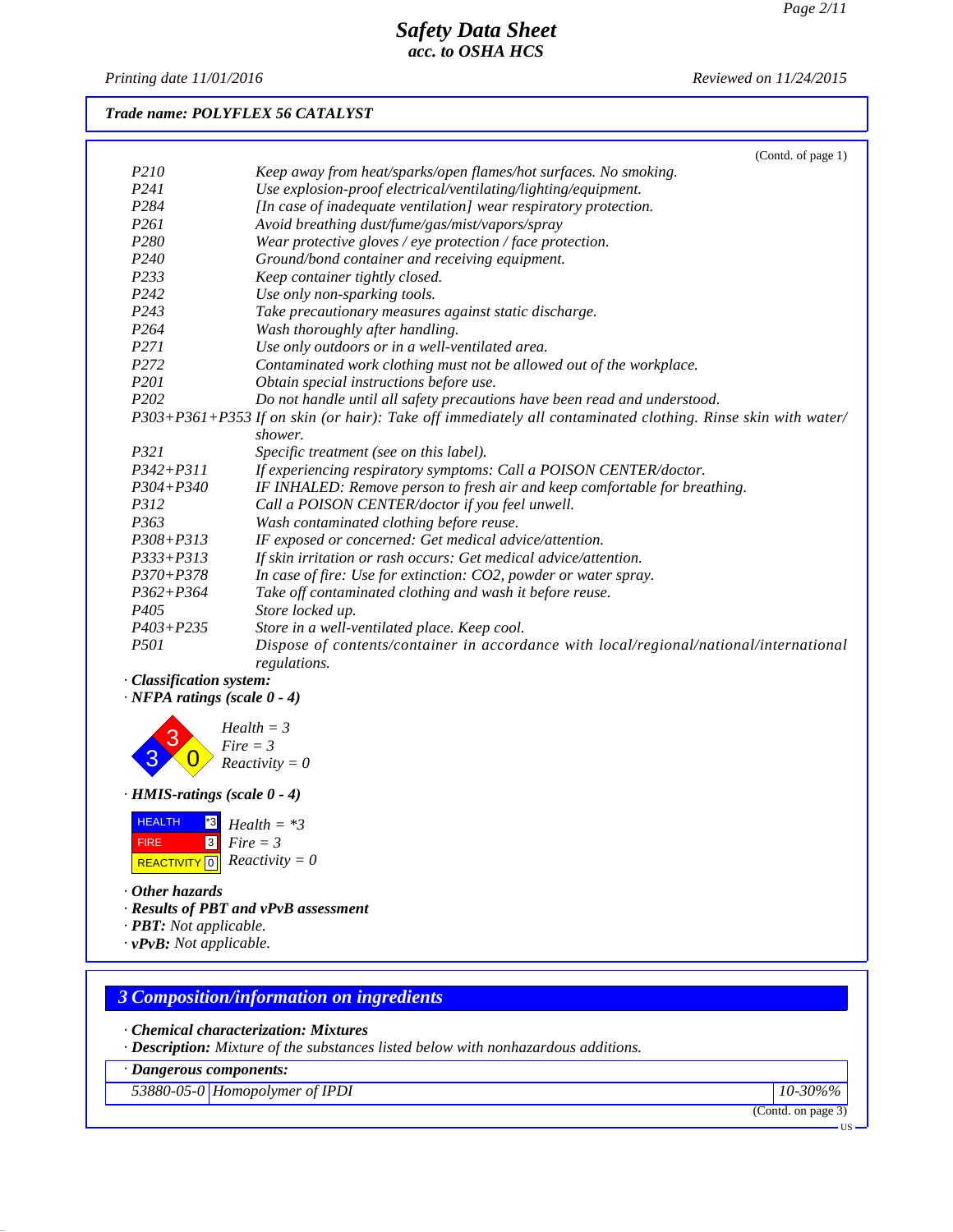*Printing date 11/01/2016 Reviewed on 11/24/2015*

*Trade name: POLYFLEX 56 CATALYST*

|                        |                                                     | (Contd. of page 2) |
|------------------------|-----------------------------------------------------|--------------------|
| $1330 - 20 - 7$ xylene |                                                     | $10 - 30\%$ %      |
|                        | 64742-95-6 Solvent naphtha (petroleum), light arom. | $5 - 10\%$ %       |
|                        | 110-43-0 methyl amyl ketone                         | $5 - 10\%$ %       |
|                        | 95-63-6 $1,2,4$ -trimethylbenzene                   | $1 - 5\%%$         |
|                        | 4098-71-9 isophorone di-isocyanate                  | $1 - 5\%$ %        |

#### *4 First-aid measures*

#### *· Description of first aid measures*

- *· General information:*
- *Immediately remove any clothing soiled by the product.*

*Symptoms of poisoning may even occur after several hours; therefore medical observation for at least 48 hours after the accident.*

*· After inhalation:*

*Supply fresh air and to be sure call for a doctor.*

*In case of unconsciousness place patient stably in side position for transportation.*

- *· After skin contact: Immediately wash with water and soap and rinse thoroughly.*
- *· After eye contact: Rinse opened eye for several minutes under running water.*
- *· After swallowing: If symptoms persist consult doctor.*

*· Information for doctor:*

- *· Most important symptoms and effects, both acute and delayed No further relevant information available.*
- *· Indication of any immediate medical attention and special treatment needed*

*No further relevant information available.*

### *5 Fire-fighting measures*

- *· Extinguishing media*
- *· Suitable extinguishing agents:*
- *CO2, extinguishing powder or water spray. Fight larger fires with water spray or alcohol resistant foam.*
- *· For safety reasons unsuitable extinguishing agents: Water with full jet*
- *· Special hazards arising from the substance or mixture No further relevant information available.*
- *· Advice for firefighters*
- *· Protective equipment: Mouth respiratory protective device.*

### *6 Accidental release measures*

- *· Personal precautions, protective equipment and emergency procedures Wear protective equipment. Keep unprotected persons away.*
- *· Environmental precautions: Do not allow to enter sewers/ surface or ground water.*
- *· Methods and material for containment and cleaning up:*

*Absorb with liquid-binding material (sand, diatomite, acid binders, universal binders, sawdust). Dispose contaminated material as waste according to item 13.*

- *Ensure adequate ventilation.*
- *· Reference to other sections*

*See Section 7 for information on safe handling.*

*See Section 8 for information on personal protection equipment.*

*See Section 13 for disposal information.*

(Contd. on page 4)

US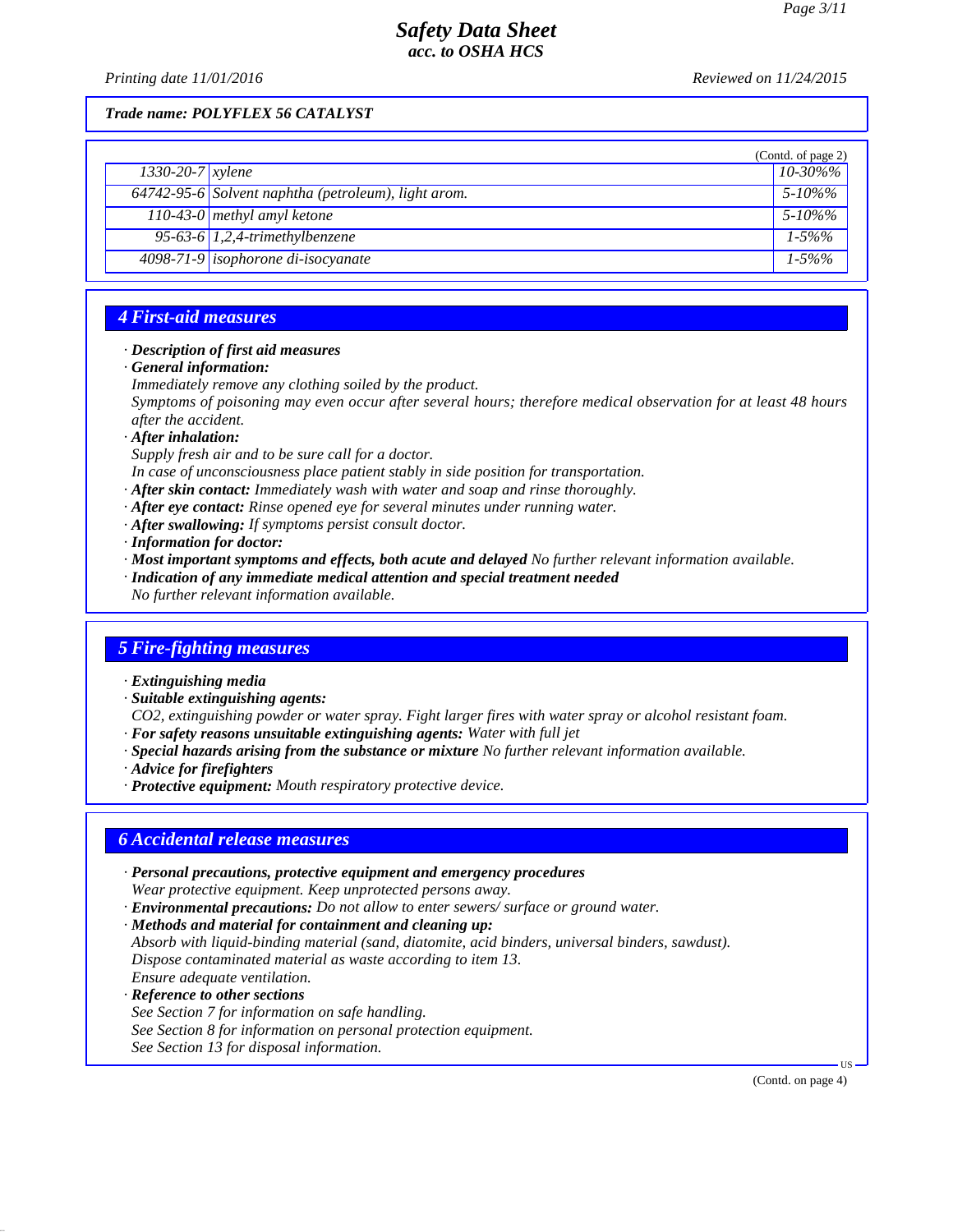*Printing date 11/01/2016 Reviewed on 11/24/2015*

*Trade name: POLYFLEX 56 CATALYST*

(Contd. of page 3)

US

### *7 Handling and storage*

- *· Handling:*
- *· Precautions for safe handling Ensure good ventilation/exhaustion at the workplace. Open and handle receptacle with care. Prevent formation of aerosols.*
- *· Information about protection against explosions and fires: Keep ignition sources away - Do not smoke. Protect against electrostatic charges. Keep respiratory protective device available.*
- *· Conditions for safe storage, including any incompatibilities*
- *· Storage:*
- *· Requirements to be met by storerooms and receptacles: No special requirements.*
- *· Information about storage in one common storage facility: Not required.*
- *· Further information about storage conditions: Keep receptacle tightly sealed.*
- *· Specific end use(s) No further relevant information available.*

*8 Exposure controls/personal protection*

*· Additional information about design of technical systems: No further data; see item 7.*

- *· Control parameters*
- *· Components with limit values that require monitoring at the workplace:*

*The following constituents are the only constituents of the product which have a PEL, TLV or other recommended exposure limit.*

*At this time, the other constituents have no known exposure limits.*

#### *1330-20-7 xylene*

Г

| PEL Long-term value: $435 \text{ mg/m}^3$ , 100 ppm              |
|------------------------------------------------------------------|
| REL Short-term value: $655$ mg/m <sup>3</sup> , 150 ppm          |
| Long-term value: $435 \text{ mg/m}^3$ , 100 ppm                  |
| TLV Short-term value: $651$ mg/m <sup>3</sup> , 150 ppm          |
| Long-term value: $434 \text{ mg/m}^3$ , 100 ppm                  |
| BEI                                                              |
| 110-43-0 methyl amyl ketone                                      |
| PEL Long-term value: $465 \text{ mg/m}^3$ , 100 ppm              |
| REL Long-term value: $465 \text{ mg/m}^3$ , 100 ppm              |
| TLV Long-term value: $233$ mg/m <sup>3</sup> , 50 ppm            |
| 95-63-6 1,2,4-trimethylbenzene                                   |
| REL Long-term value: $125 \text{ mg/m}^3$ , $25 \text{ ppm}$     |
| TLV Long-term value: $123$ mg/m <sup>3</sup> , 25 ppm            |
| 4098-71-9 isophorone di-isocyanate                               |
| REL Short-term value: $0.18 \text{ mg/m}^3$ , $0.02 \text{ ppm}$ |
| Long-term value: $0.045$ mg/m <sup>3</sup> , 0.005 ppm           |
| Skin                                                             |
| TLV Long-term value: $0.045$ mg/m <sup>3</sup> , $0.005$ ppm     |
| (Contd. on page 5)                                               |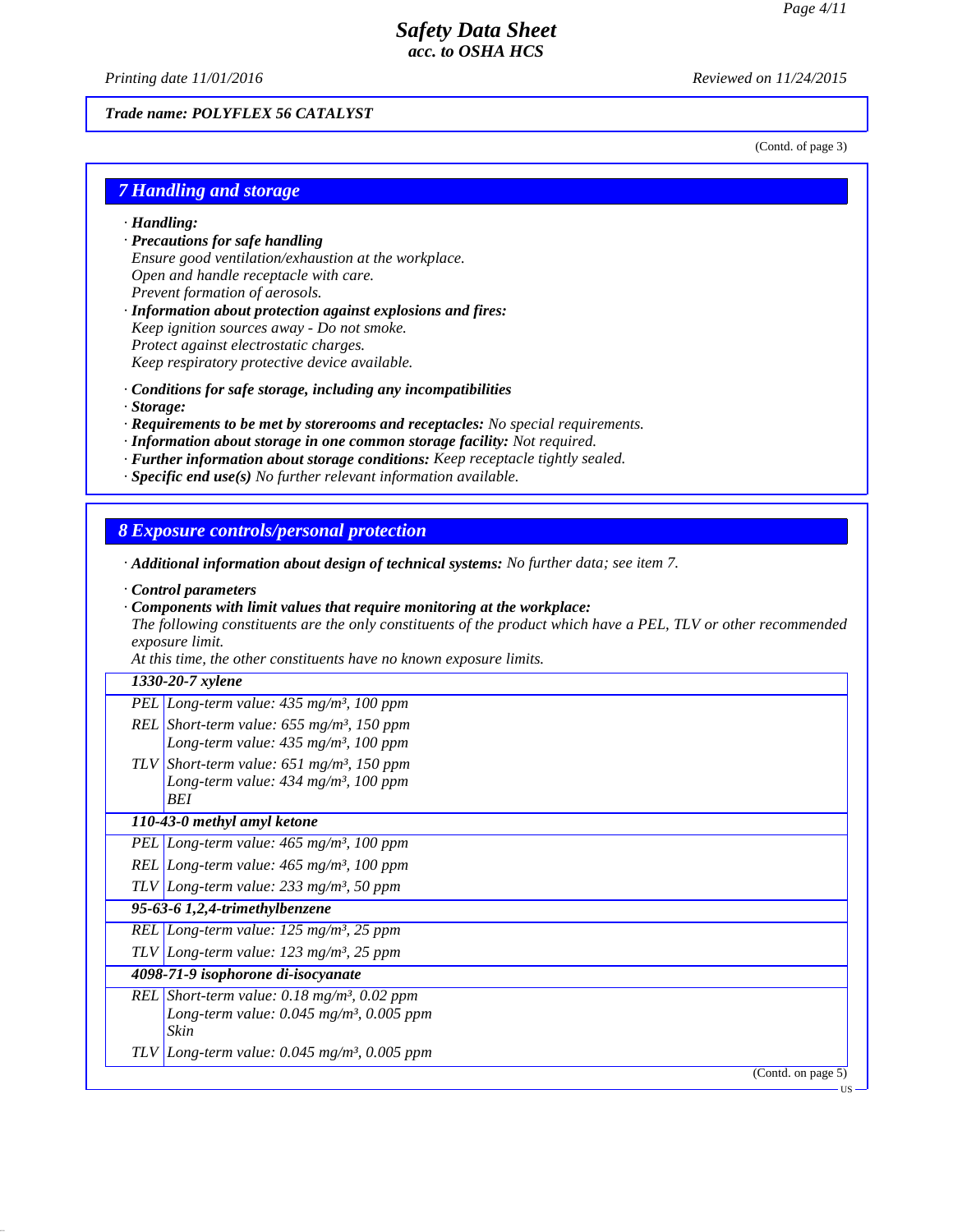*Printing date 11/01/2016 Reviewed on 11/24/2015*

*Trade name: POLYFLEX 56 CATALYST*

(Contd. of page 4)

| · Ingredients with biological limit values: |                                                                                                          |  |
|---------------------------------------------|----------------------------------------------------------------------------------------------------------|--|
| 1330-20-7 xylene                            |                                                                                                          |  |
|                                             | BEI 1.5 $g/g$ creatinine                                                                                 |  |
|                                             | Medium: urine                                                                                            |  |
|                                             | Time: end of shift                                                                                       |  |
|                                             | Parameter: Methylhippuric acids                                                                          |  |
|                                             | $\cdot$ <b>Additional information:</b> The lists that were valid during the creation were used as basis. |  |

#### *· Exposure controls*

*· Personal protective equipment:*

*· General protective and hygienic measures: Keep away from foodstuffs, beverages and feed. Immediately remove all soiled and contaminated clothing. Wash hands before breaks and at the end of work. Store protective clothing separately. Avoid contact with the skin. Avoid contact with the eyes and skin.*

#### *· Breathing equipment:*

*During mixing, handling and application: Splash goggles. Full protective clothing. Gloves (impervious). Wear suitable respiratory equipment. When air concentrations are not known (or above the TLV), an air-supplied respirator is required. Refer to OSHA Respiratory Protection Standard (29 CFR 1910.134).In presence of air movement, air-purifying (cartridge type) respirators are not the best protection but can be used, if you replaced them frequently. Change cartridges after 8h max or less due to their low warning properties. When in a confined space wear MSHA/NIOSH approved self-contained breathing apparatus or equivalent and full protective gear. · Protection of hands:*



\_S*Protective gloves*

*The glove material has to be impermeable and resistant to the product/ the substance/ the preparation. Due to missing tests no recommendation to the glove material can be given for the product/ the preparation/ the chemical mixture.*

*Selection of the glove material on consideration of the penetration times, rates of diffusion and the degradation · Material of gloves*

*The selection of the suitable gloves does not only depend on the material, but also on further marks of quality and varies from manufacturer to manufacturer. As the product is a preparation of several substances, the resistance of the glove material can not be calculated in advance and has therefore to be checked prior to the application.*

#### *· Penetration time of glove material*

*The exact break through time has to be found out by the manufacturer of the protective gloves and has to be observed.*

*· Eye protection:*



\_R*Tightly sealed goggles*

(Contd. on page 6)

US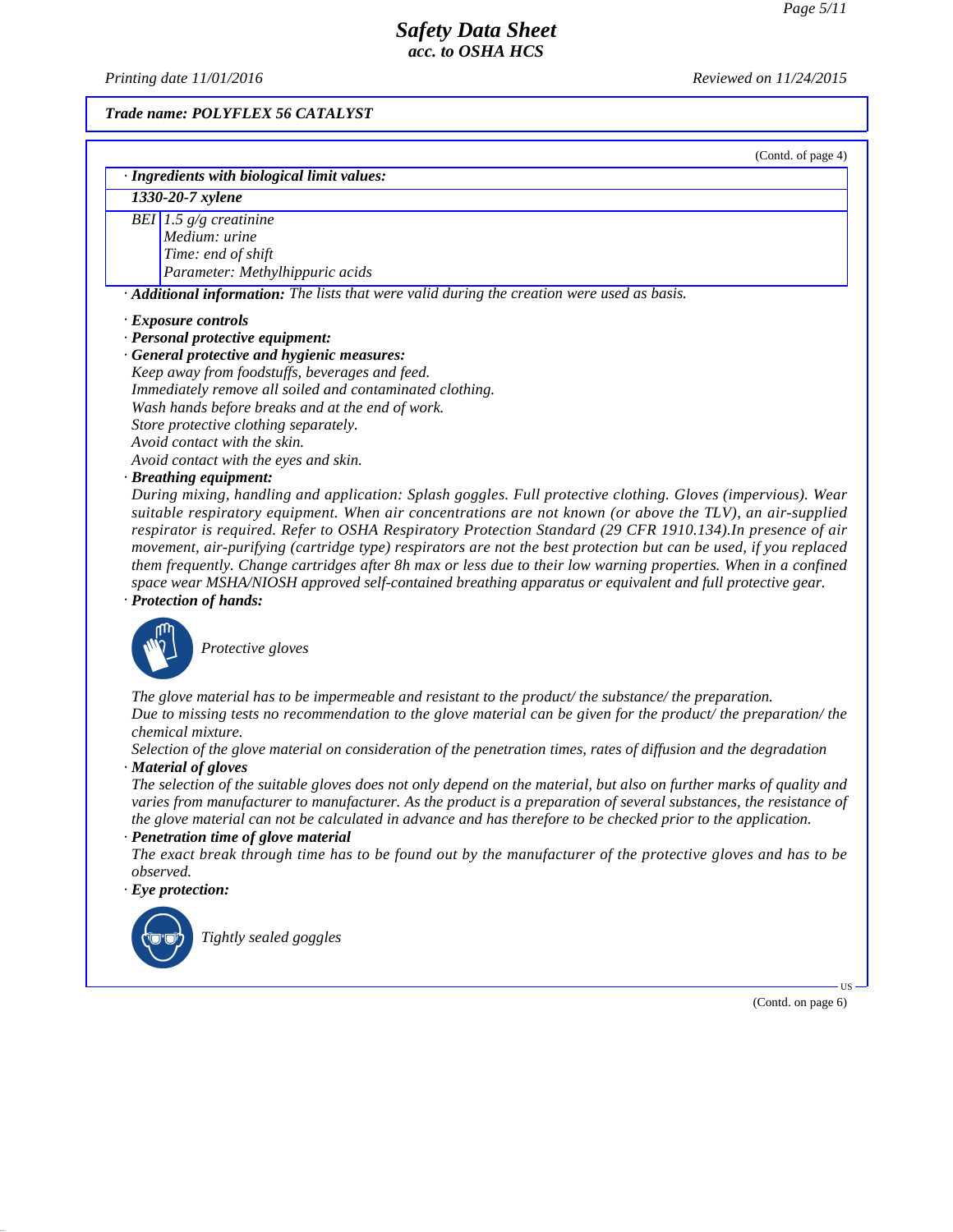*Printing date 11/01/2016 Reviewed on 11/24/2015*

*Trade name: POLYFLEX 56 CATALYST*

(Contd. of page 5)

| <b>9 Physical and chemical properties</b>                  |                                                                                               |  |
|------------------------------------------------------------|-----------------------------------------------------------------------------------------------|--|
| · Information on basic physical and chemical properties    |                                                                                               |  |
| · General Information                                      |                                                                                               |  |
| $\cdot$ Appearance:                                        |                                                                                               |  |
| Form:                                                      | Fluid                                                                                         |  |
| Color:                                                     | Transparent                                                                                   |  |
| $\cdot$ Odor:                                              | Aromatic                                                                                      |  |
| · Odor threshold:                                          | Not determined.                                                                               |  |
| $\cdot$ pH-value:                                          | Not determined.                                                                               |  |
| · Change in condition                                      |                                                                                               |  |
| <b>Melting point/Melting range:</b>                        | Undetermined.                                                                                 |  |
| <b>Boiling point/Boiling range:</b>                        | 137 °C (279 °F)                                                                               |  |
| · Flash point:                                             | 30 °C (86 °F)                                                                                 |  |
| · Flammability (solid, gaseous):                           | Not applicable.                                                                               |  |
| · Ignition temperature:                                    | 450 °C (842 °F)                                                                               |  |
| · Decomposition temperature:                               | Not determined.                                                                               |  |
| · Auto igniting:                                           | Product is not selfigniting.                                                                  |  |
| · Danger of explosion:                                     | Product is not explosive. However, formation of explosive air/vapor<br>mixtures are possible. |  |
| · Explosion limits:                                        |                                                                                               |  |
| Lower:                                                     | 1.1 Vol $\%$                                                                                  |  |
| <b>Upper:</b>                                              | 7.0 Vol %                                                                                     |  |
| $\cdot$ Vapor pressure at 20 $\cdot$ C (68 $\cdot$ F):     | $6.7$ hPa $(5$ mm Hg)                                                                         |  |
| $\cdot$ Density at 20 $\cdot$ C (68 $\cdot$ F):            | 1.03 $g/cm^3$ (8.595 lbs/gal)                                                                 |  |
| · Relative density                                         | Not determined.                                                                               |  |
| · Vapor density                                            | Not determined.                                                                               |  |
| $\cdot$ Evaporation rate                                   | Not determined.                                                                               |  |
| · Solubility in / Miscibility with                         |                                                                                               |  |
| Water:                                                     | Not miscible or difficult to mix.                                                             |  |
| · Partition coefficient (n-octanol/water): Not determined. |                                                                                               |  |
| · Viscosity:                                               |                                                                                               |  |
| Dynamic:                                                   | Not determined.                                                                               |  |
| Kinematic:                                                 | Not determined.                                                                               |  |
| <b>VOC</b> content:                                        | 33.3%                                                                                         |  |
|                                                            | 342.6 g/l / 2.86 lb/gl                                                                        |  |
| $\cdot$ Other information                                  | No further relevant information available.                                                    |  |

## *10 Stability and reactivity*

*· Reactivity No further relevant information available.*

*· Chemical stability*

- *· Thermal decomposition / conditions to be avoided: No decomposition if used according to specifications.*
- *· Possibility of hazardous reactions No dangerous reactions known.*
- *· Conditions to avoid No further relevant information available.*
- *· Incompatible materials: No further relevant information available.*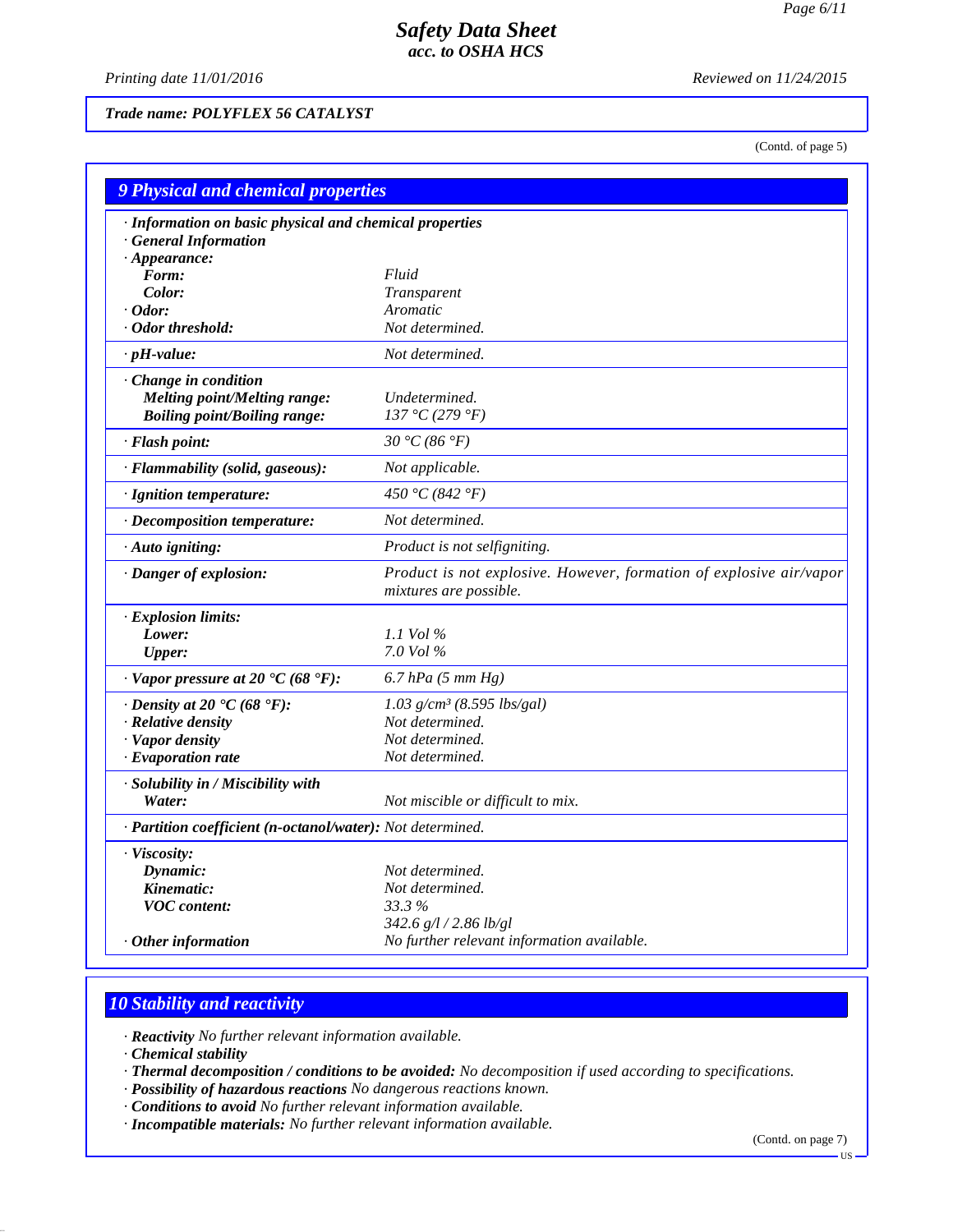*Printing date 11/01/2016 Reviewed on 11/24/2015*

*Trade name: POLYFLEX 56 CATALYST*

|      | (Contd. of page 6)<br>· Hazardous decomposition products: No dangerous decomposition products known.                                                                                                                                                                                                                                                                                                                                                                                       |                         |                                                        |  |
|------|--------------------------------------------------------------------------------------------------------------------------------------------------------------------------------------------------------------------------------------------------------------------------------------------------------------------------------------------------------------------------------------------------------------------------------------------------------------------------------------------|-------------------------|--------------------------------------------------------|--|
|      |                                                                                                                                                                                                                                                                                                                                                                                                                                                                                            |                         |                                                        |  |
|      |                                                                                                                                                                                                                                                                                                                                                                                                                                                                                            |                         |                                                        |  |
|      |                                                                                                                                                                                                                                                                                                                                                                                                                                                                                            |                         | <b>11 Toxicological information</b>                    |  |
|      | $\cdot$ Acute toxicity:                                                                                                                                                                                                                                                                                                                                                                                                                                                                    |                         | · Information on toxicological effects                 |  |
|      |                                                                                                                                                                                                                                                                                                                                                                                                                                                                                            |                         | · LD/LC50 values that are relevant for classification: |  |
|      | 1330-20-7 xylene                                                                                                                                                                                                                                                                                                                                                                                                                                                                           |                         |                                                        |  |
| Oral |                                                                                                                                                                                                                                                                                                                                                                                                                                                                                            | LD50                    | $4300$ mg/kg (rat)                                     |  |
|      | Dermal                                                                                                                                                                                                                                                                                                                                                                                                                                                                                     | LD50                    | 2000 mg/kg (rabbit)                                    |  |
|      |                                                                                                                                                                                                                                                                                                                                                                                                                                                                                            |                         | 64742-95-6 Solvent naphtha (petroleum), light arom.    |  |
| Oral |                                                                                                                                                                                                                                                                                                                                                                                                                                                                                            | LD50                    | $>6800$ mg/kg (rat)                                    |  |
|      | Dermal                                                                                                                                                                                                                                                                                                                                                                                                                                                                                     | LD50                    | $>3400$ mg/kg (rab)                                    |  |
|      |                                                                                                                                                                                                                                                                                                                                                                                                                                                                                            |                         | Inhalative $ LC50/4 h  > 10.2 mg/l (rat)$              |  |
|      |                                                                                                                                                                                                                                                                                                                                                                                                                                                                                            |                         | 95-63-6 1,2,4-trimethylbenzene                         |  |
| Oral |                                                                                                                                                                                                                                                                                                                                                                                                                                                                                            | LD50                    | 5000 mg/kg (rat)                                       |  |
|      | · Primary irritant effect:<br>. on the skin: Irritant to skin and mucous membranes.<br>$\cdot$ on the eye: No irritating effect.<br>· Sensitization:<br>Sensitization possible through inhalation.<br>Sensitization possible through skin contact.<br>· Additional toxicological information:<br>The product shows the following dangers according to internally approved calculation methods for preparations:<br>Harmful<br><i>Irritant</i><br>The product can cause inheritable damage. |                         |                                                        |  |
|      |                                                                                                                                                                                                                                                                                                                                                                                                                                                                                            | Carcinogenic categories |                                                        |  |
|      | · IARC (International Agency for Research on Cancer)                                                                                                                                                                                                                                                                                                                                                                                                                                       |                         |                                                        |  |
|      | 1330-20-7 xylene<br>$\overline{\overline{3}}$                                                                                                                                                                                                                                                                                                                                                                                                                                              |                         |                                                        |  |
|      | · NTP (National Toxicology Program)                                                                                                                                                                                                                                                                                                                                                                                                                                                        |                         |                                                        |  |
|      | None of the ingredients is listed.                                                                                                                                                                                                                                                                                                                                                                                                                                                         |                         |                                                        |  |
|      | · OSHA-Ca (Occupational Safety & Health Administration)                                                                                                                                                                                                                                                                                                                                                                                                                                    |                         |                                                        |  |
|      | None of the ingredients is listed.                                                                                                                                                                                                                                                                                                                                                                                                                                                         |                         |                                                        |  |

## *12 Ecological information*

*· Toxicity*

*· Aquatic toxicity: No further relevant information available.*

- *· Persistence and degradability No further relevant information available.*
- *· Behavior in environmental systems:*
- *· Bioaccumulative potential No further relevant information available.*
- *· Mobility in soil No further relevant information available.*
- *· Additional ecological information:*

*· General notes:*

*Water hazard class 2 (Self-assessment): hazardous for water*

*Do not allow product to reach ground water, water course or sewage system.*

(Contd. on page 8)

US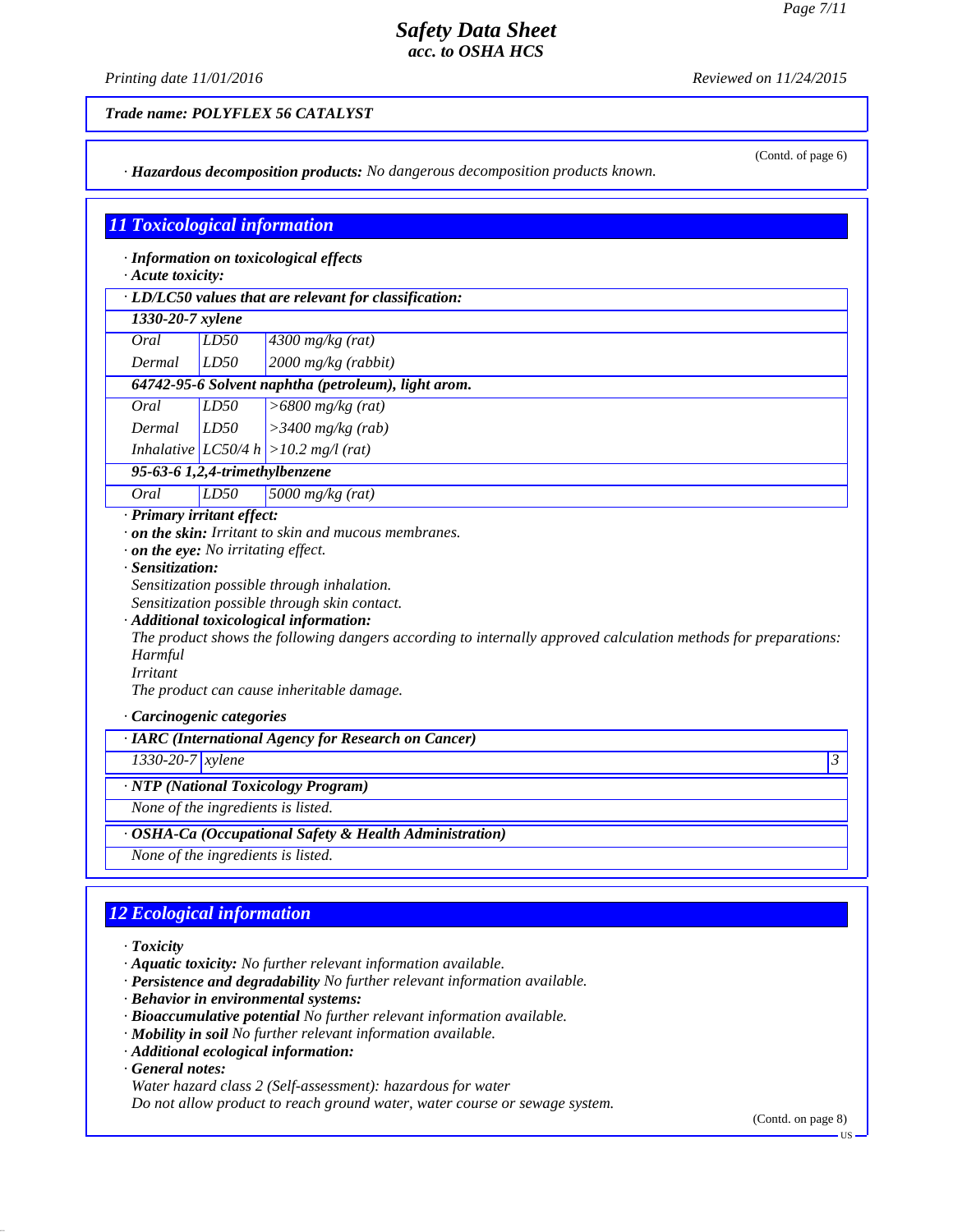(Contd. of page 7)

### *Safety Data Sheet acc. to OSHA HCS*

*Printing date 11/01/2016 Reviewed on 11/24/2015*

### *Trade name: POLYFLEX 56 CATALYST*

*Danger to drinking water if even small quantities leak into the ground.*

- *· Results of PBT and vPvB assessment*
- *· PBT: Not applicable.*
- *· vPvB: Not applicable.*
- *· Other adverse effects No further relevant information available.*

### *13 Disposal considerations*

*· Waste treatment methods*

*· Recommendation:*

*Must not be disposed of together with household garbage. Do not allow product to reach sewage system.*

*· Uncleaned packagings:*

*· Recommendation: Disposal must be made according to official regulations.*

| $\cdot$ UN-Number              |                             |  |
|--------------------------------|-----------------------------|--|
| · DOT, ADR, IMDG, IATA         | <b>UN1263</b>               |  |
| · UN proper shipping name      |                             |  |
| $\cdot$ DOT                    | Paint related material      |  |
| $\cdot$ ADR                    | 1263 Paint related material |  |
| · IMDG, IATA                   | PAINT RELATED MATERIAL      |  |
| · Transport hazard class(es)   |                             |  |
| $\cdot$ DOT                    |                             |  |
|                                |                             |  |
| · Class<br>$\cdot$ Label       | 3 Flammable liquids<br>3    |  |
| · ADR, IMDG, IATA              |                             |  |
|                                |                             |  |
| $\cdot$ Class                  | 3 Flammable liquids         |  |
| $-Label$                       | 3                           |  |
| · Packing group                |                             |  |
| · DOT, ADR, IMDG, IATA         | III                         |  |
| · Environmental hazards:       | Not applicable.             |  |
| · Special precautions for user | Warning: Flammable liquids  |  |
| · Danger code (Kemler):        | 30                          |  |
| · EMS Number:                  | $F-E, S-E$                  |  |
| · Stowage Category             | A                           |  |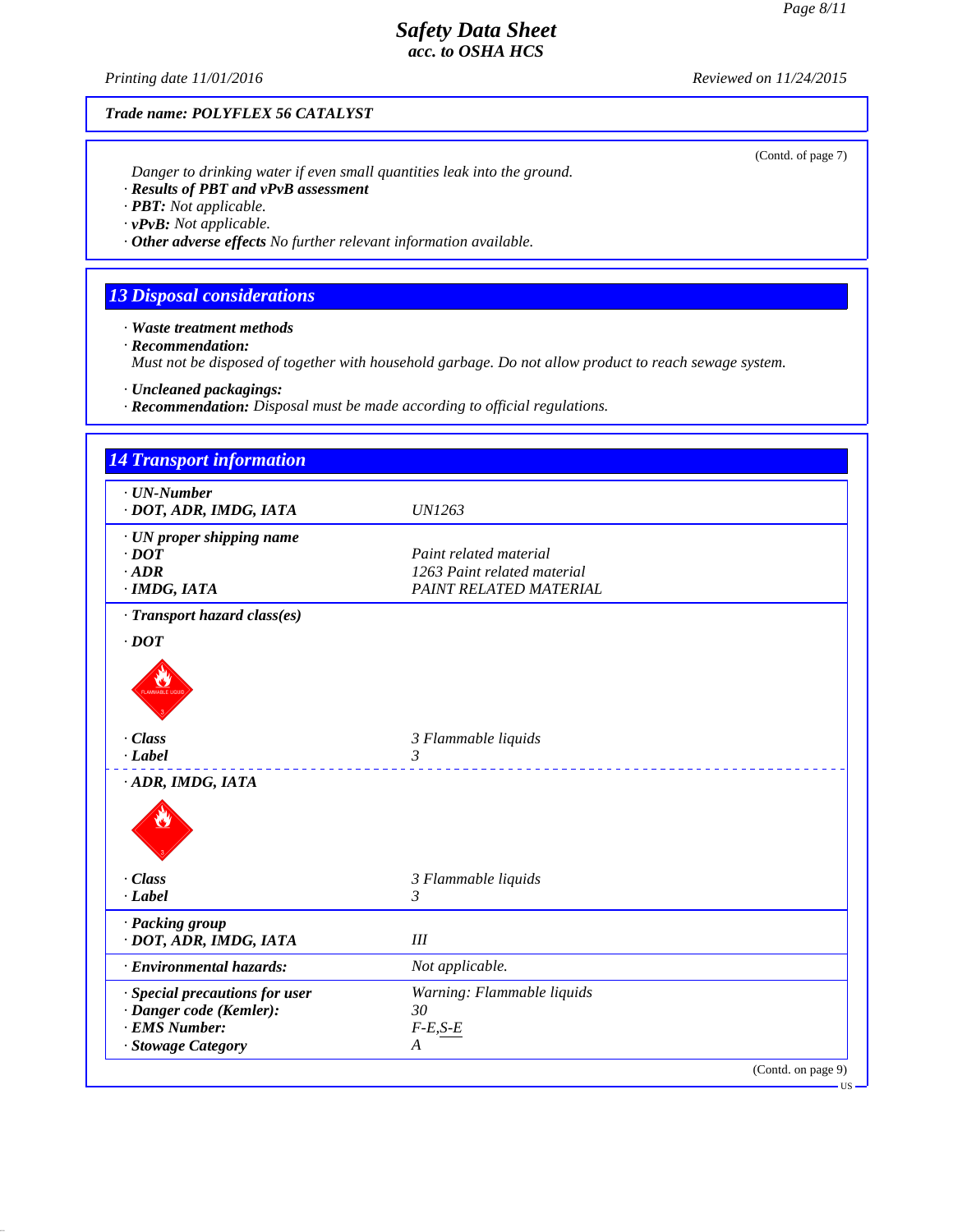*Printing date 11/01/2016 Reviewed on 11/24/2015*

*Trade name: POLYFLEX 56 CATALYST*

|                                                                                           | (Contd. of page 8)                                |
|-------------------------------------------------------------------------------------------|---------------------------------------------------|
| $\cdot$ Transport in bulk according to Annex II of<br><b>MARPOL73/78 and the IBC Code</b> | Not applicable.                                   |
| · Transport/Additional information:                                                       |                                                   |
| $\cdot$ DOT                                                                               |                                                   |
| $\cdot$ Quantity limitations                                                              | On passenger aircraft/rail: 60 L                  |
|                                                                                           | On cargo aircraft only: 220 L                     |
| $\cdot$ ADR                                                                               |                                                   |
| $\cdot$ Excepted quantities (EQ)                                                          | Code: El                                          |
|                                                                                           | Maximum net quantity per inner packaging: 30 ml   |
|                                                                                           | Maximum net quantity per outer packaging: 1000 ml |
| $\cdot$ IMDG                                                                              |                                                   |
| $\cdot$ Limited quantities (LQ)                                                           | .5L                                               |
| $\cdot$ Excepted quantities (EQ)                                                          | Code: E1                                          |
|                                                                                           | Maximum net quantity per inner packaging: 30 ml   |
|                                                                                           | Maximum net quantity per outer packaging: 1000 ml |
| · UN "Model Regulation":                                                                  | UN 1263 PAINT RELATED MATERIAL, 3, III            |

### *15 Regulatory information*

*· Safety, health and environmental regulations/legislation specific for the substance or mixture · Sara*

|  | $\cdot$ Section 355 (extremely hazardous substances): |
|--|-------------------------------------------------------|
|--|-------------------------------------------------------|

*4098-71-9 isophorone di-isocyanate*

*· Section 313 (Specific toxic chemical listings):*

*1330-20-7 xylene*

*95-63-6 1,2,4-trimethylbenzene*

*4098-71-9 isophorone di-isocyanate*

*· TSCA (Toxic Substances Control Act):*

*All ingredients are listed.*

*· Proposition 65*

*· Chemicals known to cause cancer:*

*None of the ingredients is listed.*

*· Chemicals known to cause reproductive toxicity for females:*

*None of the ingredients is listed.*

*· Chemicals known to cause reproductive toxicity for males:*

*None of the ingredients is listed.*

*· Chemicals known to cause developmental toxicity:*

*None of the ingredients is listed.*

*· Carcinogenic categories*

*· EPA (Environmental Protection Agency)*

*1330-20-7 xylene I* 

*· TLV (Threshold Limit Value established by ACGIH)*

*xylene A4*

(Contd. on page 10)

US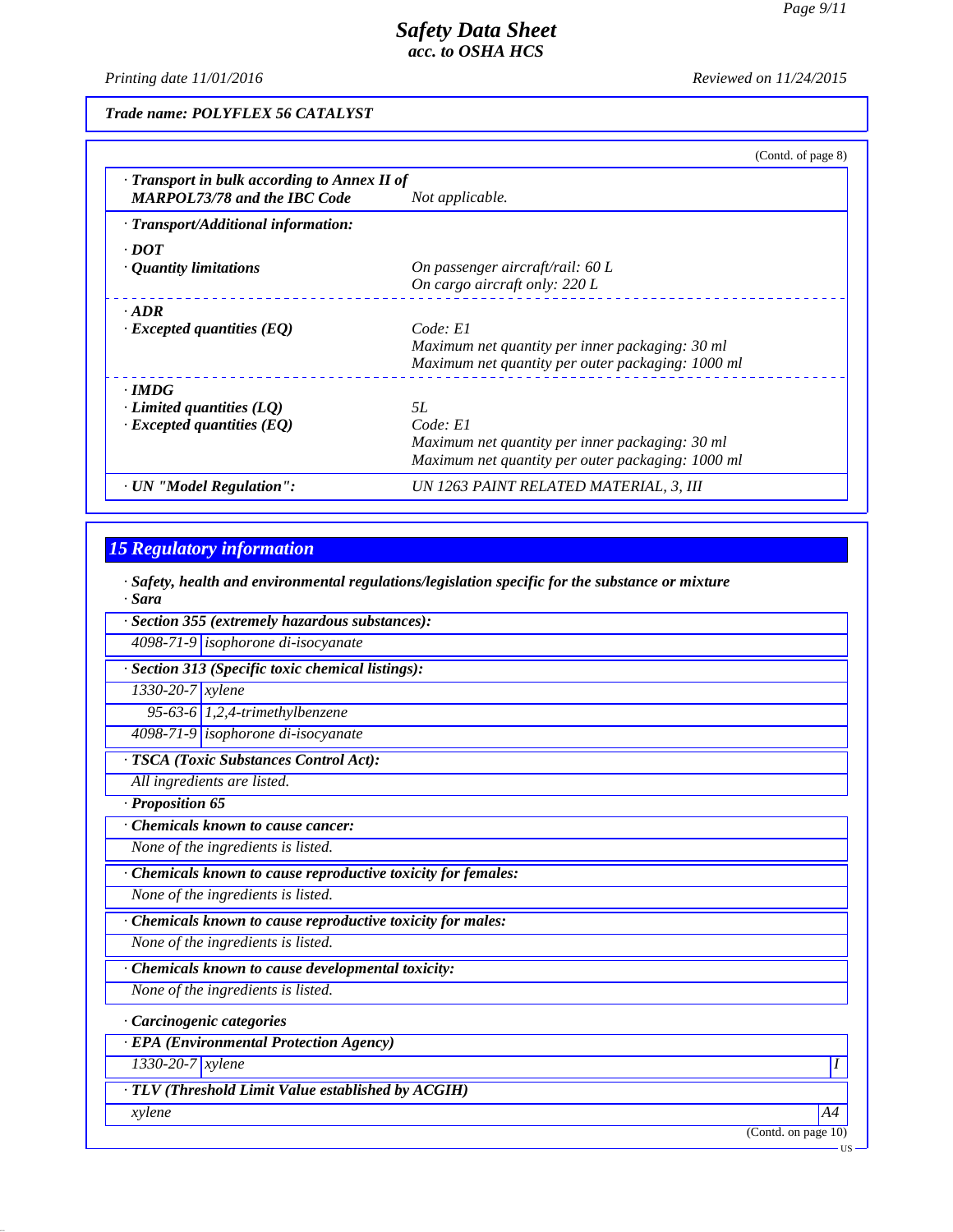$\overline{\mathbf{U}}$ 

## *Safety Data Sheet acc. to OSHA HCS*

*Printing date 11/01/2016 Reviewed on 11/24/2015*

### *Trade name: POLYFLEX 56 CATALYST*

|                                                          | (Contd. of page 9)                                                                                                           |
|----------------------------------------------------------|------------------------------------------------------------------------------------------------------------------------------|
|                                                          | · NIOSH-Ca (National Institute for Occupational Safety and Health)                                                           |
|                                                          | None of the ingredients is listed.                                                                                           |
| · Hazard pictograms                                      | GHS label elements The product is classified and labeled according to the Globally Harmonized System (GHS).                  |
|                                                          |                                                                                                                              |
| GHS07<br>GHS02                                           | GHS08                                                                                                                        |
| · Signal word Danger                                     |                                                                                                                              |
|                                                          | · Hazard-determining components of labeling:                                                                                 |
| Homopolymer of IPDI                                      |                                                                                                                              |
|                                                          | Solvent naphtha (petroleum), light arom.                                                                                     |
| isophorone di-isocyanate                                 |                                                                                                                              |
| xylene                                                   |                                                                                                                              |
| · Hazard statements                                      |                                                                                                                              |
|                                                          | H226 Flammable liquid and vapor.                                                                                             |
| H332 Harmful if inhaled.<br>H315 Causes skin irritation. |                                                                                                                              |
|                                                          |                                                                                                                              |
|                                                          | H334 May cause allergy or asthma symptoms or breathing difficulties if inhaled.<br>H317 May cause an allergic skin reaction. |
|                                                          | H340 May cause genetic defects.                                                                                              |
| H350 May cause cancer.                                   |                                                                                                                              |
| · Precautionary statements                               |                                                                                                                              |
| P210                                                     | Keep away from heat/sparks/open flames/hot surfaces. No smoking.                                                             |
| P241                                                     | Use explosion-proof electrical/ventilating/lighting/equipment.                                                               |
| P <sub>2</sub> 84                                        | [In case of inadequate ventilation] wear respiratory protection.                                                             |
| P261                                                     | Avoid breathing dust/fume/gas/mist/vapors/spray                                                                              |
| P <sub>280</sub>                                         | Wear protective gloves / eye protection / face protection.                                                                   |
| P240                                                     | Ground/bond container and receiving equipment.                                                                               |
| P233                                                     | Keep container tightly closed.                                                                                               |
| P242                                                     | Use only non-sparking tools.                                                                                                 |
| P243                                                     | Take precautionary measures against static discharge.                                                                        |
| P264                                                     | Wash thoroughly after handling.                                                                                              |
| P271                                                     | Use only outdoors or in a well-ventilated area.                                                                              |
| P272                                                     | Contaminated work clothing must not be allowed out of the workplace.                                                         |
| P201                                                     | Obtain special instructions before use.                                                                                      |
| P <sub>202</sub>                                         | Do not handle until all safety precautions have been read and understood.                                                    |
|                                                          | P303+P361+P353 If on skin (or hair): Take off immediately all contaminated clothing. Rinse skin with water/                  |
|                                                          | shower.                                                                                                                      |
| <i>P321</i>                                              | Specific treatment (see on this label).                                                                                      |
| $P342 + P311$                                            | If experiencing respiratory symptoms: Call a POISON CENTER/doctor.                                                           |
| $P304 + P340$                                            | IF INHALED: Remove person to fresh air and keep comfortable for breathing.                                                   |
| P312                                                     | Call a POISON CENTER/doctor if you feel unwell.                                                                              |
| P363                                                     | Wash contaminated clothing before reuse.                                                                                     |
| $P308 + P313$                                            | IF exposed or concerned: Get medical advice/attention.                                                                       |
| P333+P313                                                | If skin irritation or rash occurs: Get medical advice/attention.                                                             |
| $P370 + P378$                                            | In case of fire: Use for extinction: CO2, powder or water spray.                                                             |
| $P362 + P364$                                            | Take off contaminated clothing and wash it before reuse.                                                                     |
| P <sub>405</sub>                                         | Store locked up.                                                                                                             |
| $P403 + P235$                                            | Store in a well-ventilated place. Keep cool.                                                                                 |
|                                                          | (Contd. on page 11)                                                                                                          |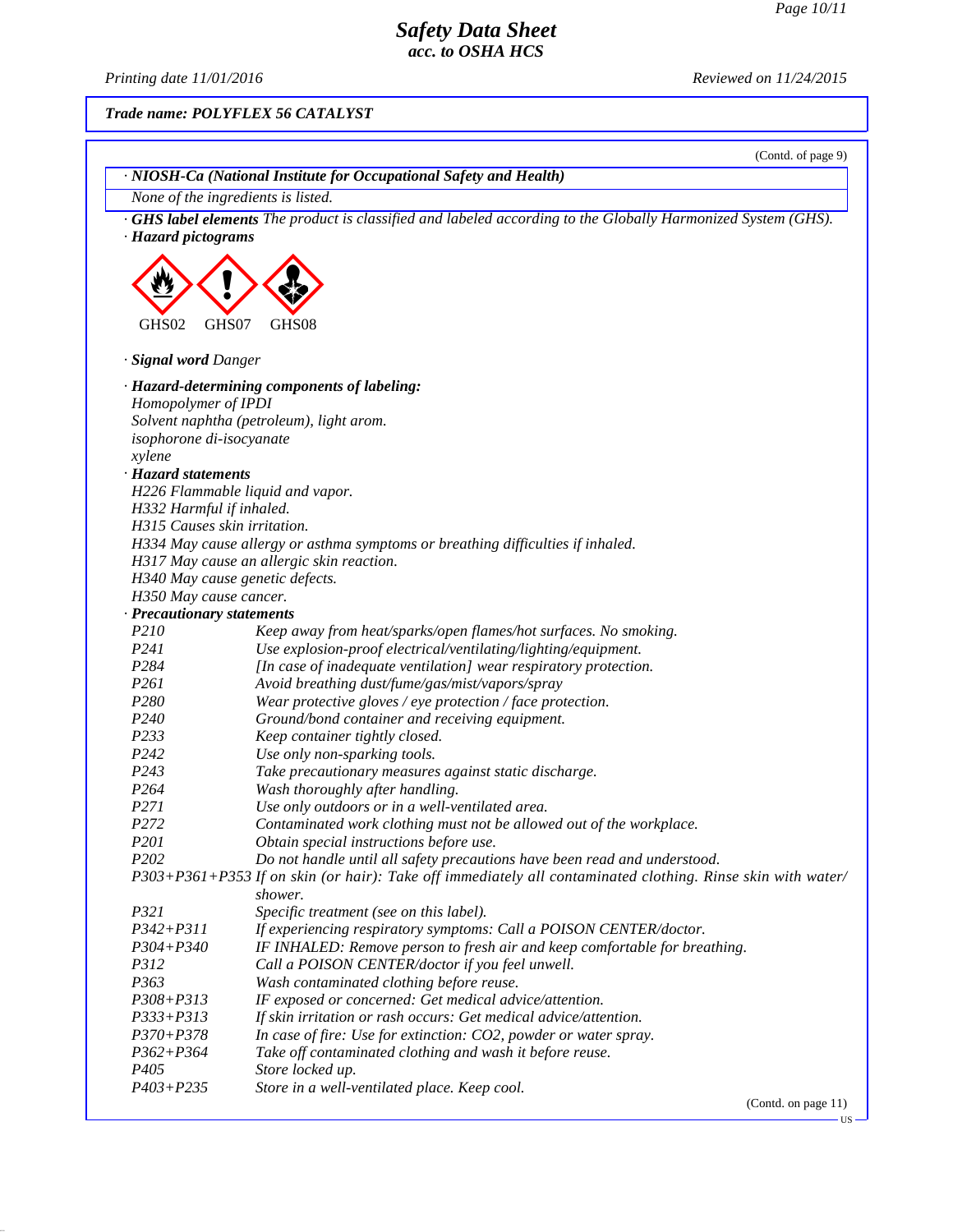*Printing date 11/01/2016 Reviewed on 11/24/2015*

#### *Trade name: POLYFLEX 56 CATALYST*

(Contd. of page 10) *P501 Dispose of contents/container in accordance with local/regional/national/international regulations.*

*· National regulations:*

- *· Additional classification according to Decree on Hazardous Materials: Carcinogenic hazardous material group III (dangerous).*
- *· Information about limitation of use:*
- *Workers are not allowed to be exposed to the hazardous carcinogenic materials contained in this preparation. Exceptions can be made by the authorities in certain cases.*
- *· Chemical safety assessment: A Chemical Safety Assessment has not been carried out.*

#### *16 Other information*

*This information is based on our present knowledge. However, this shall not constitute a guarantee for any specific product features and shall not establish a legally valid contractual relationship.*

- *· Department issuing SDS: Product safety department*
- *· Contact: HS REG.DEPART.REG.SS*
- *· Date of preparation / last revision 11/01/2016 / -*
- *· Abbreviations and acronyms:*

*ADR: Accord européen sur le transport des marchandises dangereuses par Route (European Agreement concerning the International Carriage of Dangerous Goods by Road) IMDG: International Maritime Code for Dangerous Goods DOT: US Department of Transportation IATA: International Air Transport Association ACGIH: American Conference of Governmental Industrial Hygienists EINECS: European Inventory of Existing Commercial Chemical Substances ELINCS: European List of Notified Chemical Substances CAS: Chemical Abstracts Service (division of the American Chemical Society) NFPA: National Fire Protection Association (USA) HMIS: Hazardous Materials Identification System (USA) VOC: Volatile Organic Compounds (USA, EU) LC50: Lethal concentration, 50 percent LD50: Lethal dose, 50 percent PBT: Persistent, Bioaccumulative and Toxic vPvB: very Persistent and very Bioaccumulative NIOSH: National Institute for Occupational Safety OSHA: Occupational Safety & Health TLV: Threshold Limit Value PEL: Permissible Exposure Limit REL: Recommended Exposure Limit BEI: Biological Exposure Limit Flam. Liq. 3: Flammable liquids – Category 3 Acute Tox. 4: Acute toxicity – Category 4 Skin Irrit. 2: Skin corrosion/irritation – Category 2 Resp. Sens. 1: Respiratory sensitisation – Category 1 Skin Sens. 1: Skin sensitisation – Category 1 Muta. 1B: Germ cell mutagenicity – Category 1B Carc. 1B: Carcinogenicity – Category 1B* US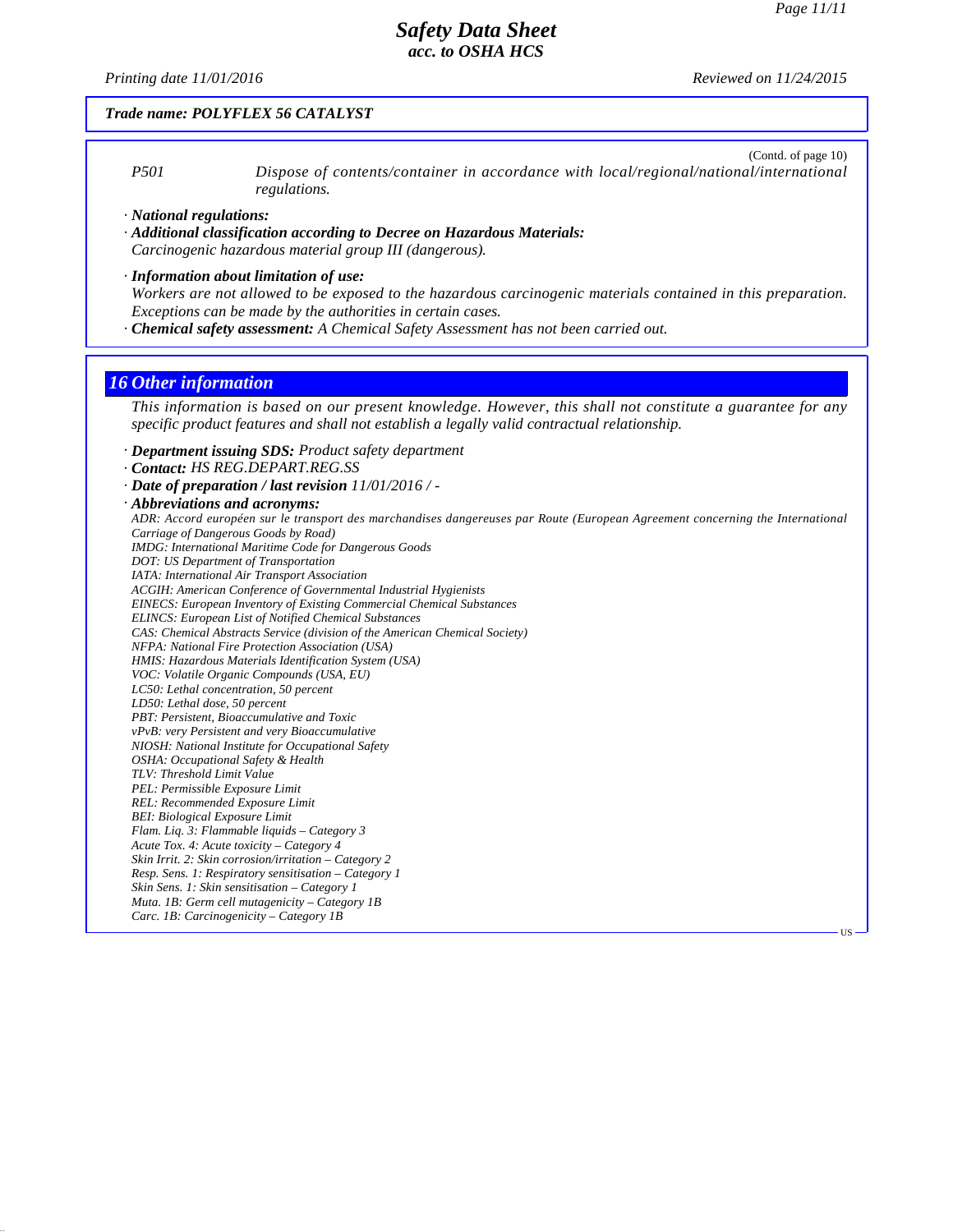*Printing date 11/02/2016 Reviewed on 11/02/2016*

#### *1 Identification*

- *· Product identifer*
- *· Trade name: POLYFLEX BASE RESIN WHITE*
- *· Article number: WP56B.7*
- *· Details of the supplier of the safety data sheet*

*· Manufacturer/Supplier: Wasser Corporation 4118 B PL NW, Suite B Auburn, WA 98001, US Phone 253-850-2967*

*· Information department: Product safety department*

*· Emergency telephone number: EMERGENCY PHONE NUMBERS: USA and Canada: 1-800 424-9300 International: 1-703 527-3887*

### *2 Hazard(s) identification*

*· Classification of the substance or mixture*

*Flam. Liq. 3 H226 Flammable liquid and vapor.*

*Skin Irrit. 2 H315 Causes skin irritation.*

*Skin Sens. 1 H317 May cause an allergic skin reaction.*

*Muta. 1B H340 May cause genetic defects.*

*Carc. 1B H350 May cause cancer.*

#### *· Label elements*

*· GHS label elements The product is classified and labeled according to the Globally Harmonized System (GHS). · Hazard pictograms*



*· Signal word Danger*

#### *· Hazard-determining components of labeling:*

*Solvent naphtha (petroleum), light arom. tetraethyl-N,N'-(methylenedicyclohexane-4,1-diyl)bis-DL-aspartate titanium dioxide*

#### *· Hazard statements*

*H226 Flammable liquid and vapor.*

- *H315 Causes skin irritation.*
- *H317 May cause an allergic skin reaction.*
- *H340 May cause genetic defects.*

*H350 May cause cancer.*

#### *· Precautionary statements*

*Keep out of reach from children.*

- *P210 Keep away from heat/sparks/open flames/hot surfaces. No smoking.*
- *P241 Use explosion-proof electrical/ventilating/lighting/equipment.*
- *P261 Avoid breathing dust/fume/gas/mist/vapors/spray*
- *P280 Wear protective gloves / eye protection / face protection.*
- *P240 Ground/bond container and receiving equipment.*

(Contd. on page 2)

**HS**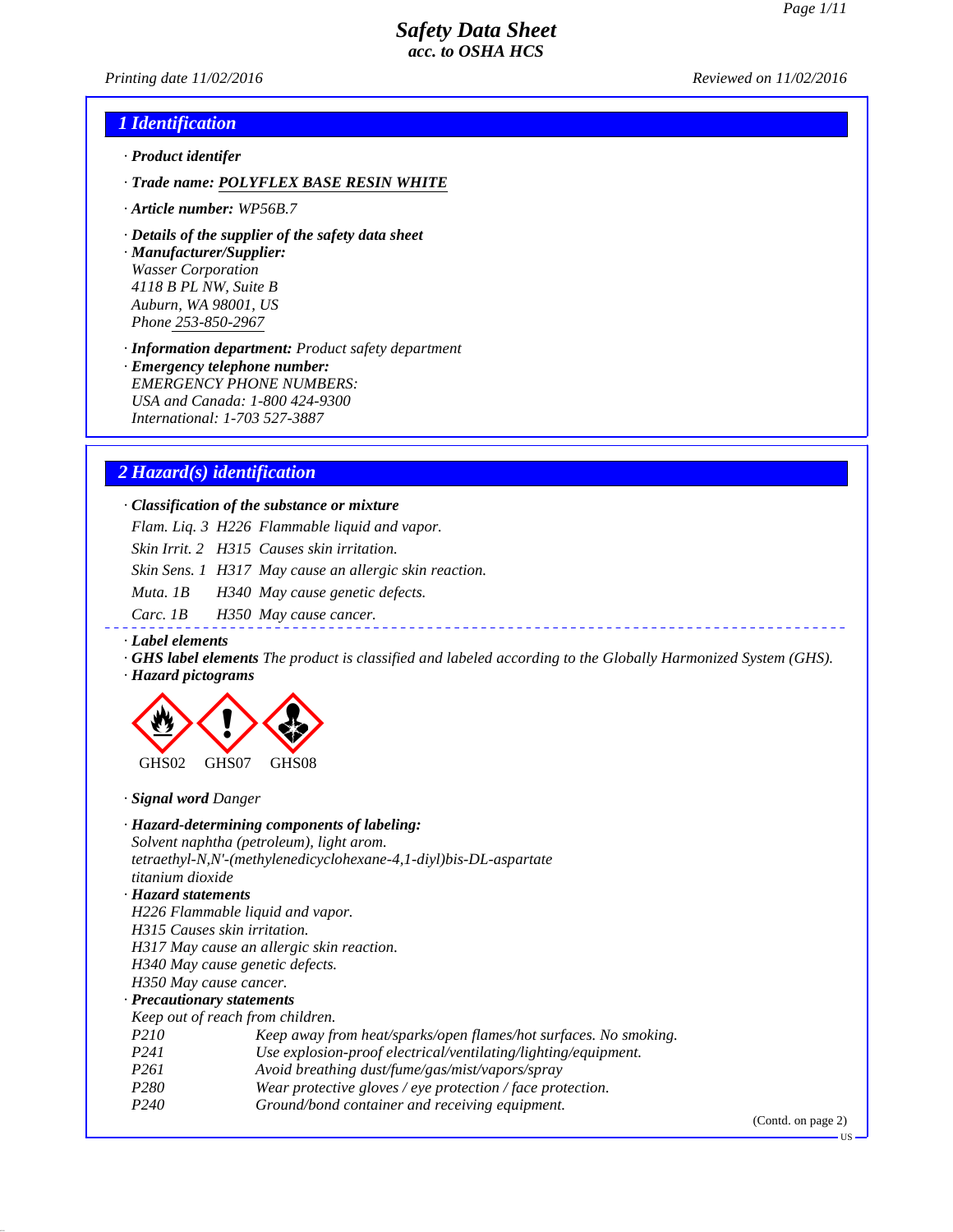*Printing date 11/02/2016 Reviewed on 11/02/2016*

#### *Trade name: POLYFLEX BASE RESIN WHITE*

|                   | (Contd. of page 1)                                                                                          |
|-------------------|-------------------------------------------------------------------------------------------------------------|
| P <sub>2</sub> 33 | Keep container tightly closed.                                                                              |
| P <sub>242</sub>  | Use only non-sparking tools.                                                                                |
| P <sub>243</sub>  | Take precautionary measures against static discharge.                                                       |
| P <sub>264</sub>  | Wash thoroughly after handling.                                                                             |
| P <sub>272</sub>  | Contaminated work clothing must not be allowed out of the workplace.                                        |
| <i>P201</i>       | Obtain special instructions before use.                                                                     |
| P <sub>202</sub>  | Do not handle until all safety precautions have been read and understood.                                   |
|                   | P303+P361+P353 If on skin (or hair): Take off immediately all contaminated clothing. Rinse skin with water/ |
|                   | shower.                                                                                                     |
| P321              | Specific treatment (see on this label).                                                                     |
| P <sub>363</sub>  | Wash contaminated clothing before reuse.                                                                    |
| $P308 + P313$     | IF exposed or concerned: Get medical advice/attention.                                                      |
| $P333+P313$       | If skin irritation or rash occurs: Get medical advice/attention.                                            |
| $P370 + P378$     | In case of fire: Use for extinction: CO2, powder or water spray.                                            |
| $P362 + P364$     | Take off contaminated clothing and wash it before reuse.                                                    |
| P405              | Store locked up.                                                                                            |
| $P403 + P235$     | Store in a well-ventilated place. Keep cool.                                                                |
| <i>P501</i>       | Dispose of contents/container in accordance with local/regional/national/international<br>regulations.      |

#### *· Classification system:*

*· NFPA ratings (scale 0 - 4)*

2 3  $\overline{\mathbf{0}}$ *Health = 2 Fire = 3 Reactivity = 0*

#### *· HMIS-ratings (scale 0 - 4)*



*· Other hazards*

#### *· Results of PBT and vPvB assessment*

- *· PBT: Not applicable.*
- *· vPvB: Not applicable.*

### *3 Composition/information on ingredients*

*· Chemical characterization: Mixtures*

*· Description: Mixture of the substances listed below with nonhazardous additions.*

| $\cdot$ Dangerous components: |                                                                                 |               |
|-------------------------------|---------------------------------------------------------------------------------|---------------|
|                               | $13463-67-7$ titanium dioxide                                                   | $10 - 30\%$ % |
| $1330 - 20 - 7$ <i>xylene</i> |                                                                                 | $10 - 30\%$ % |
|                               | 64742-95-6 Solvent naphtha (petroleum), light arom.                             | 5-10%%        |
|                               | 136210-30-5   tetraethyl-N,N'-(methylenedicyclohexane-4,1-diyl)bis-DL-aspartate | $1 - 5\%$ %   |

### *4 First-aid measures*

*· Description of first aid measures*

*· General information: Immediately remove any clothing soiled by the product.*

(Contd. on page 3)

US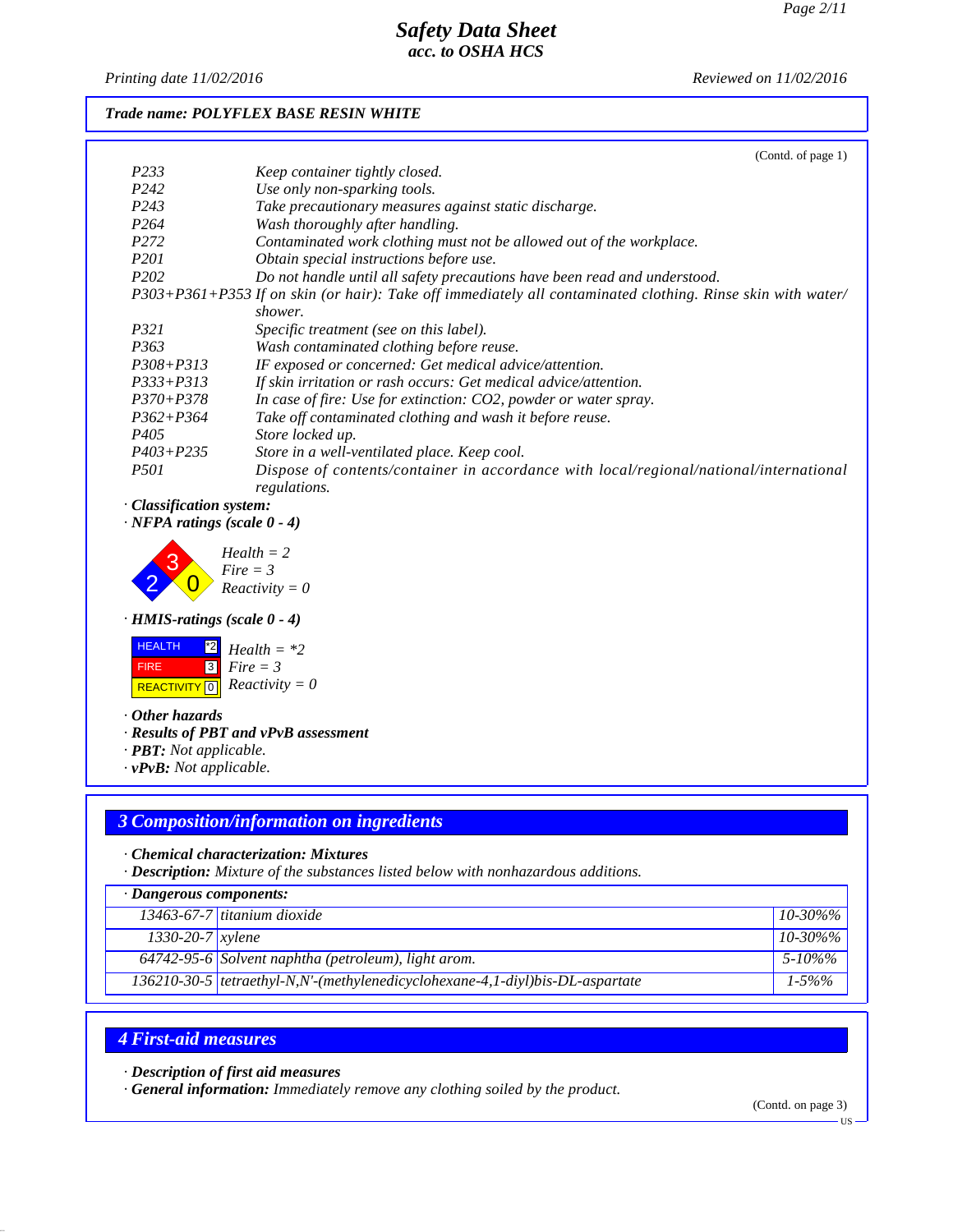*Printing date 11/02/2016 Reviewed on 11/02/2016*

#### *Trade name: POLYFLEX BASE RESIN WHITE*

*· After inhalation:*

*Supply fresh air and to be sure call for a doctor.*

*In case of unconsciousness place patient stably in side position for transportation.*

*· After skin contact: Immediately wash with water and soap and rinse thoroughly. · After eye contact: Rinse opened eye for several minutes under running water.*

*· After swallowing: If symptoms persist consult doctor.*

*· Information for doctor:*

*· Most important symptoms and effects, both acute and delayed No further relevant information available.*

*· Indication of any immediate medical attention and special treatment needed*

*No further relevant information available.*

#### *5 Fire-fighting measures*

*· Extinguishing media*

*· Suitable extinguishing agents:*

*CO2, extinguishing powder or water spray. Fight larger fires with water spray or alcohol resistant foam.*

- *· For safety reasons unsuitable extinguishing agents: Water with full jet*
- *· Special hazards arising from the substance or mixture No further relevant information available.*

*· Advice for firefighters*

*· Protective equipment: No special measures required.*

### *6 Accidental release measures*

- *· Personal precautions, protective equipment and emergency procedures Wear protective equipment. Keep unprotected persons away.*
- *· Environmental precautions: Do not allow to enter sewers/ surface or ground water.*

*· Methods and material for containment and cleaning up:*

*Absorb with liquid-binding material (sand, diatomite, acid binders, universal binders, sawdust). Dispose contaminated material as waste according to item 13. Ensure adequate ventilation.*

*· Reference to other sections See Section 7 for information on safe handling. See Section 8 for information on personal protection equipment. See Section 13 for disposal information.*

### *7 Handling and storage*

*· Handling:*

- *· Precautions for safe handling Ensure good ventilation/exhaustion at the workplace. Open and handle receptacle with care. Prevent formation of aerosols.*
- *· Information about protection against explosions and fires: Keep ignition sources away - Do not smoke. Protect against electrostatic charges. Keep respiratory protective device available.*
- *· Conditions for safe storage, including any incompatibilities · Storage:*
- *· Requirements to be met by storerooms and receptacles: No special requirements.*
- *· Information about storage in one common storage facility: Not required.*
- *· Further information about storage conditions: Keep receptacle tightly sealed.*

(Contd. on page 4)

(Contd. of page 2)

US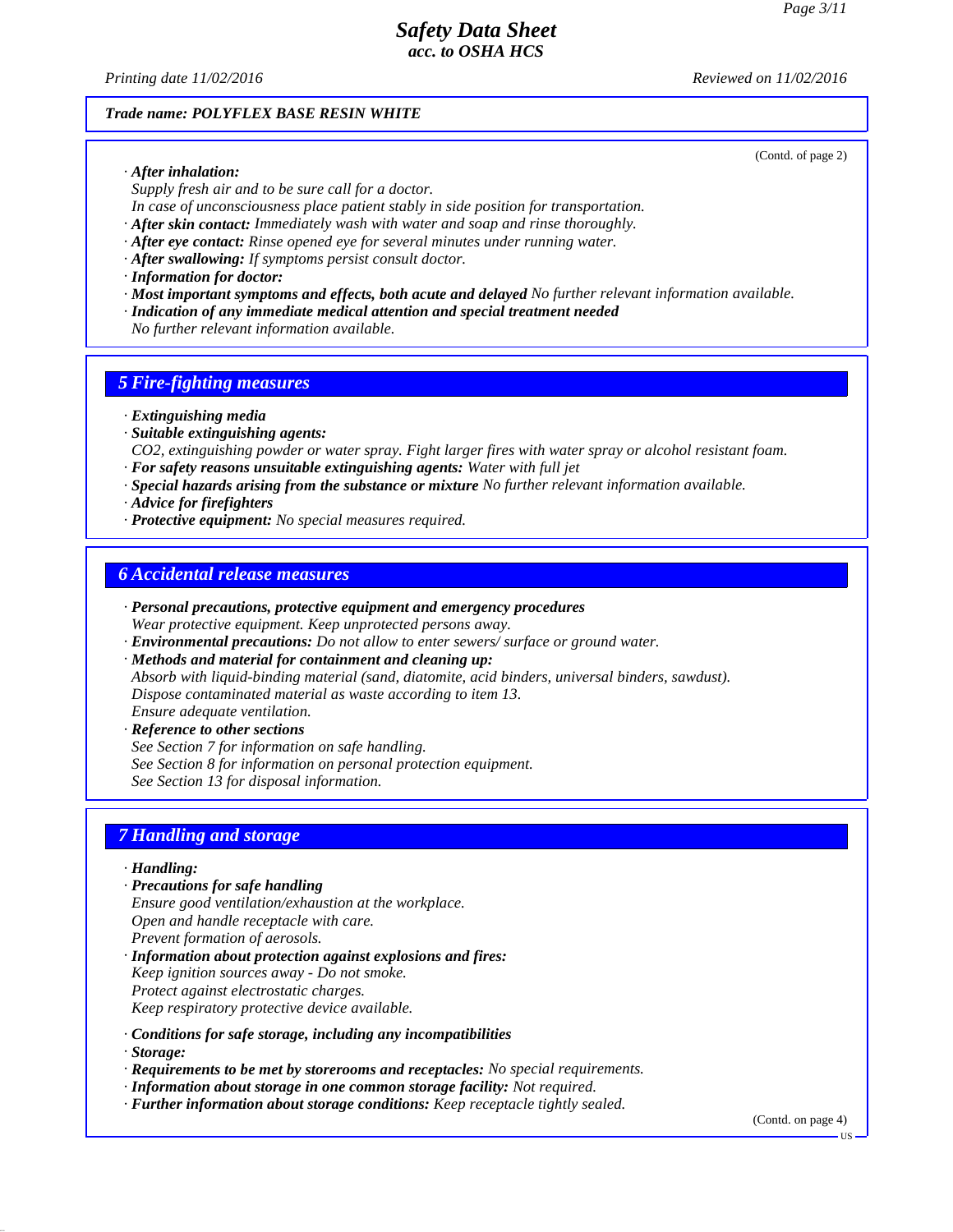*Printing date 11/02/2016 Reviewed on 11/02/2016*

#### *Trade name: POLYFLEX BASE RESIN WHITE*

*· Specific end use(s) No further relevant information available.*

### *8 Exposure controls/personal protection*

*· Additional information about design of technical systems: No further data; see item 7.*

*· Control parameters*

#### *· Components with limit values that require monitoring at the workplace:*

*The following constituent is the only constituent of the product which has a PEL, TLV or other recommended exposure limit.*

*At this time, the other constituents have no known exposure limits.*

#### *1330-20-7 xylene*

*PEL Long-term value: 435 mg/m³, 100 ppm*

*REL Short-term value: 655 mg/m³, 150 ppm Long-term value: 435 mg/m³, 100 ppm*

*TLV Short-term value: 651 mg/m³, 150 ppm Long-term value: 434 mg/m³, 100 ppm BEI*

#### *· Ingredients with biological limit values:*

*1330-20-7 xylene*

*BEI 1.5 g/g creatinine Medium: urine Time: end of shift Parameter: Methylhippuric acids*

*· Additional information: The lists that were valid during the creation were used as basis.*

#### *· Exposure controls*

- *· Personal protective equipment:*
- *· General protective and hygienic measures: Keep away from foodstuffs, beverages and feed.*

*Immediately remove all soiled and contaminated clothing.*

*Wash hands before breaks and at the end of work.*

*Store protective clothing separately.*

*Avoid contact with the skin.*

*Avoid contact with the eyes and skin.*

*· Breathing equipment:*

*During mixing, handling and application: Splash goggles. Full protective clothing. Gloves (impervious). Wear suitable respiratory equipment. When air concentrations are not known (or above the TLV), an air-supplied respirator is required. Refer to OSHA Respiratory Protection Standard (29 CFR 1910.134).In presence of air movement, air-purifying (cartridge type) respirators are not the best protection but can be used, if you replaced them frequently. Change cartridges after 8h max or less due to their low warning properties. When in a confined space wear MSHA/NIOSH approved self-contained breathing apparatus or equivalent and full protective gear.*

*· Protection of hands:*



\_S*Protective gloves*

*The glove material has to be impermeable and resistant to the product/ the substance/ the preparation. Due to missing tests no recommendation to the glove material can be given for the product/ the preparation/ the chemical mixture.*

*Selection of the glove material on consideration of the penetration times, rates of diffusion and the degradation*

(Contd. on page 5)

US

#### (Contd. of page 3)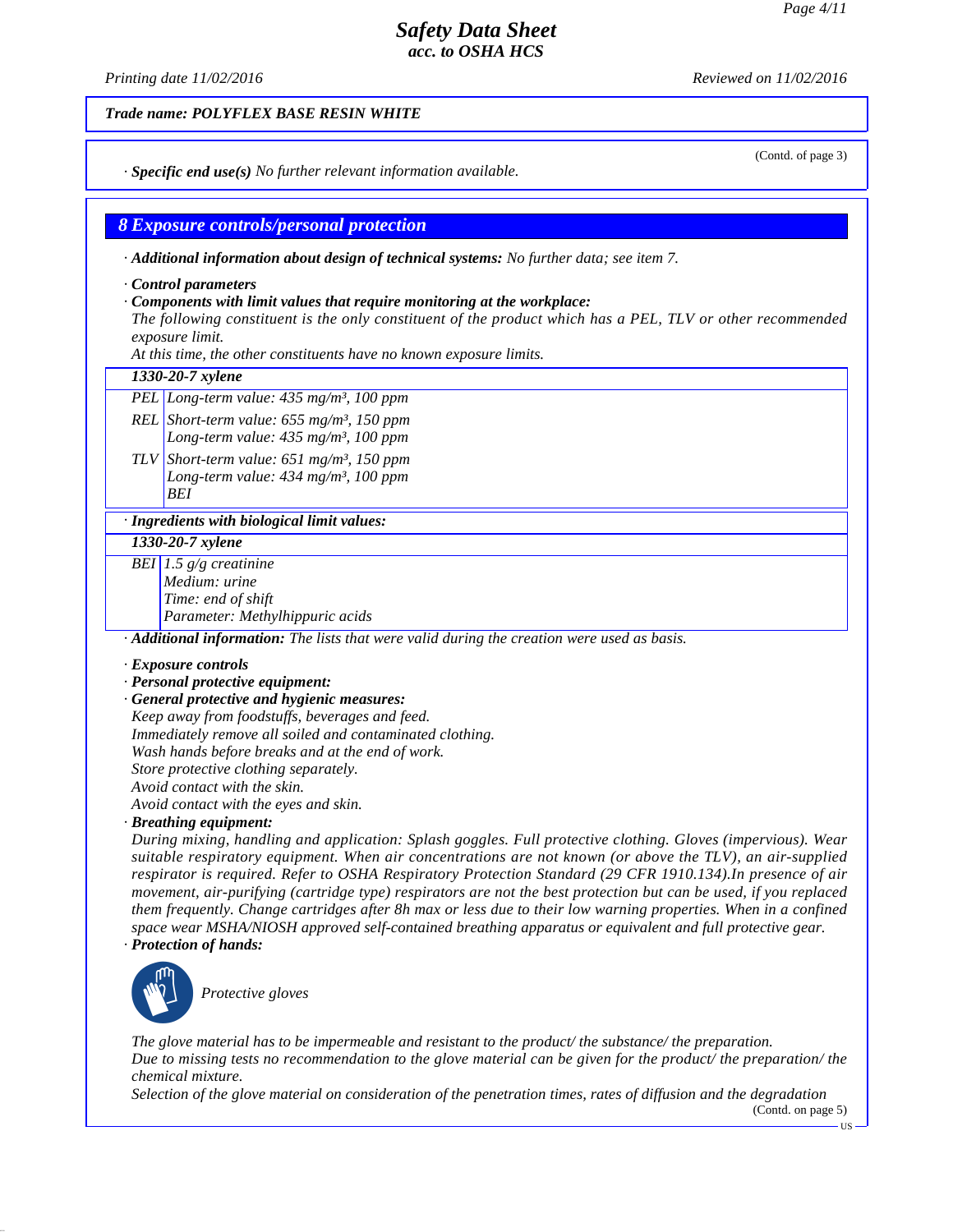*Printing date 11/02/2016 Reviewed on 11/02/2016*

#### *Trade name: POLYFLEX BASE RESIN WHITE*

#### *· Material of gloves*

(Contd. of page 4)

*The selection of the suitable gloves does not only depend on the material, but also on further marks of quality and varies from manufacturer to manufacturer. As the product is a preparation of several substances, the resistance of the glove material can not be calculated in advance and has therefore to be checked prior to the application.*

### *· Penetration time of glove material*

*The exact break through time has to be found out by the manufacturer of the protective gloves and has to be observed.*

#### *· Eye protection:*



\_R*Tightly sealed goggles*

## *9 Physical and chemical properties*

| · Information on basic physical and chemical properties    |                                                                                               |  |
|------------------------------------------------------------|-----------------------------------------------------------------------------------------------|--|
| <b>General Information</b>                                 |                                                                                               |  |
| $\cdot$ Appearance:<br>Form:                               | Fluid                                                                                         |  |
| Color:                                                     | According to product specification                                                            |  |
| $\cdot$ Odor:                                              | Characteristic                                                                                |  |
| · Odor threshold:                                          | Not determined.                                                                               |  |
| $\cdot$ pH-value:                                          | Not determined.                                                                               |  |
| $\cdot$ Change in condition                                |                                                                                               |  |
| Melting point/Melting range:                               | Undetermined.                                                                                 |  |
| <b>Boiling point/Boiling range:</b>                        | 137 °C (279 °F)                                                                               |  |
| · Flash point:                                             | 30 °C (86 °F)                                                                                 |  |
| · Flammability (solid, gaseous):                           | Not applicable.                                                                               |  |
| · Ignition temperature:                                    | 450 °C (842 °F)                                                                               |  |
| $\cdot$ Decomposition temperature:                         | Not determined.                                                                               |  |
| $\cdot$ Auto igniting:                                     | Product is not selfigniting.                                                                  |  |
| · Danger of explosion:                                     | Product is not explosive. However, formation of explosive air/vapor<br>mixtures are possible. |  |
| · Explosion limits:                                        |                                                                                               |  |
| Lower:                                                     | 1.1 Vol $\%$                                                                                  |  |
| <b>Upper:</b>                                              | $7.0$ Vol $\%$                                                                                |  |
| $\cdot$ Vapor pressure at 20 $\cdot$ C (68 $\cdot$ F):     | $6.7$ hPa $(5$ mm Hg)                                                                         |  |
| $\cdot$ Density:                                           | Not determined.                                                                               |  |
| $\cdot$ Relative density                                   | Not determined.                                                                               |  |
| · Vapor density                                            | Not determined.                                                                               |  |
| $\cdot$ Evaporation rate                                   | Not determined.                                                                               |  |
| · Solubility in / Miscibility with                         |                                                                                               |  |
| Water:                                                     | Not miscible or difficult to mix.                                                             |  |
| · Partition coefficient (n-octanol/water): Not determined. |                                                                                               |  |
|                                                            | (Contd. on page 6)                                                                            |  |

US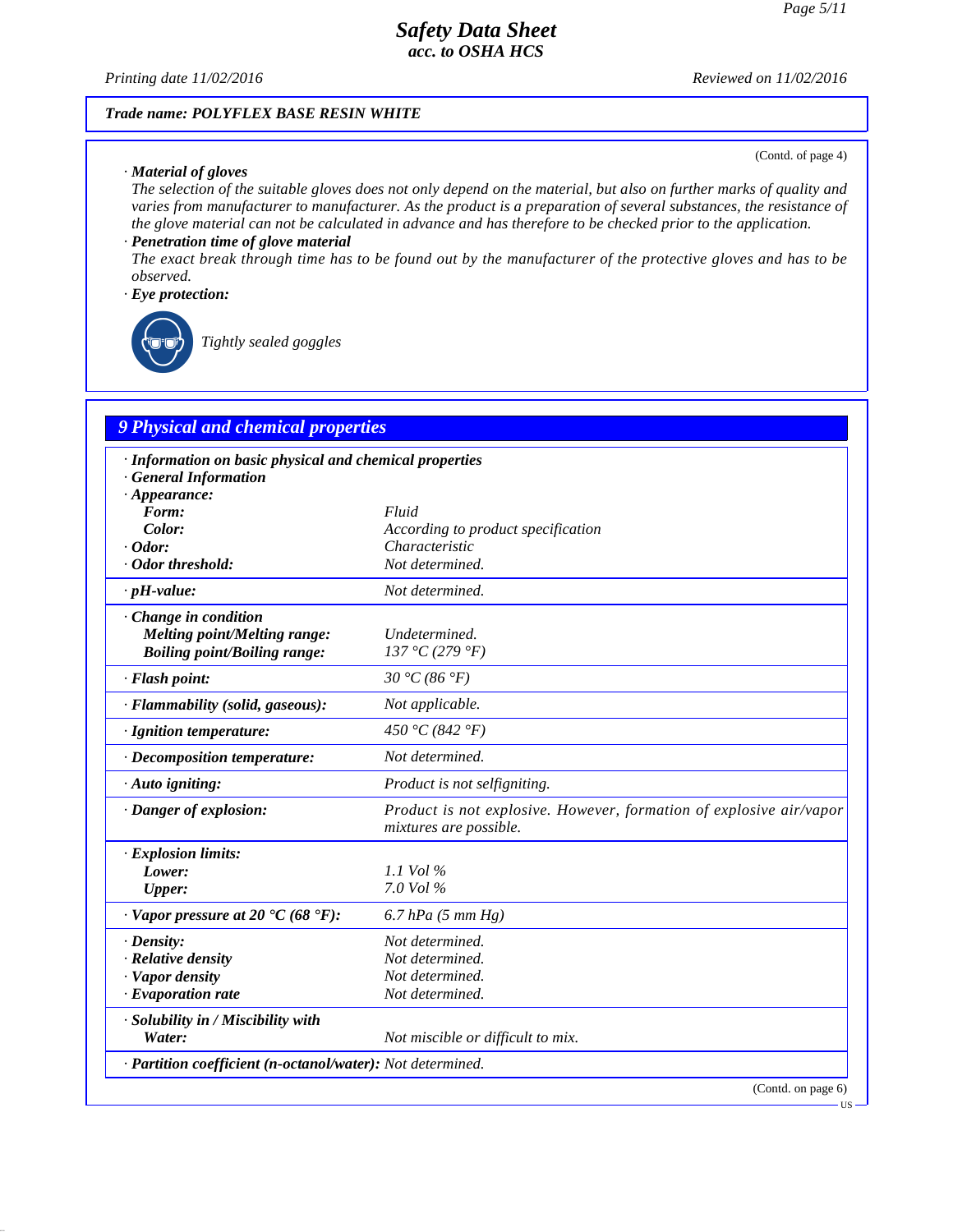*Printing date 11/02/2016 Reviewed on 11/02/2016*

#### *Trade name: POLYFLEX BASE RESIN WHITE*

(Contd. of page 5)

*· Viscosity:*

*Dynamic: Not determined. Kinematic: Not determined. VOC content: 21.6 % 216.4 g/l / 1.81 lb/gl · Other information No further relevant information available.*

#### *10 Stability and reactivity*

*· Reactivity No further relevant information available.*

- *· Chemical stability*
- *· Thermal decomposition / conditions to be avoided: No decomposition if used according to specifications.*
- *· Possibility of hazardous reactions No dangerous reactions known.*
- *· Conditions to avoid No further relevant information available.*
- *· Incompatible materials: No further relevant information available.*
- *· Hazardous decomposition products: No dangerous decomposition products known.*

#### *11 Toxicological information*

*· Information on toxicological effects*

*· Acute toxicity:*

| $\cdot$ LD/LC50 values that are relevant for classification: |  |  |  |  |
|--------------------------------------------------------------|--|--|--|--|
|--------------------------------------------------------------|--|--|--|--|

|        | 1330-20-7 xylene                                    |                                           |  |
|--------|-----------------------------------------------------|-------------------------------------------|--|
| Oral   | LD50                                                | $4300$ mg/kg (rat)                        |  |
| Dermal | LD50                                                | $2000$ mg/kg (rabbit)                     |  |
|        | 64742-95-6 Solvent naphtha (petroleum), light arom. |                                           |  |
| Oral   | LD50                                                | $>6800$ mg/kg (rat)                       |  |
| Dermal | LD50                                                | $>3400$ mg/kg (rab)                       |  |
|        |                                                     | Inhalative $ LCS0/4 h  > 10.2 mg/l (rat)$ |  |

### *· Primary irritant effect:*

*· on the skin: Irritant to skin and mucous membranes.*

- *· on the eye: No irritating effect.*
- *· Sensitization: Sensitization possible through skin contact.*
- *· Additional toxicological information:*

*The product shows the following dangers according to internally approved calculation methods for preparations: Irritant*

*The product can cause inheritable damage.*

#### *· Carcinogenic categories*

| · IARC (International Agency for Research on Cancer) |                                                |    |
|------------------------------------------------------|------------------------------------------------|----|
|                                                      | 13463-67-7 titanium dioxide                    | 2B |
| 1330-20-7 xylene                                     |                                                |    |
|                                                      | 14807-96-6 Talc (Mg3H2(SiO3)4)                 |    |
|                                                      | 7631-86-9 silicon dioxide, chemically prepared |    |
|                                                      | $14808 - 60 - 7$ <i>Quartz</i> (SiO2)          |    |
|                                                      | $100-41-4$ ethylbenzene                        | 2B |
|                                                      | $111-76-2$ 2-butoxyethanol                     |    |
|                                                      | (Contd. on page 7)                             |    |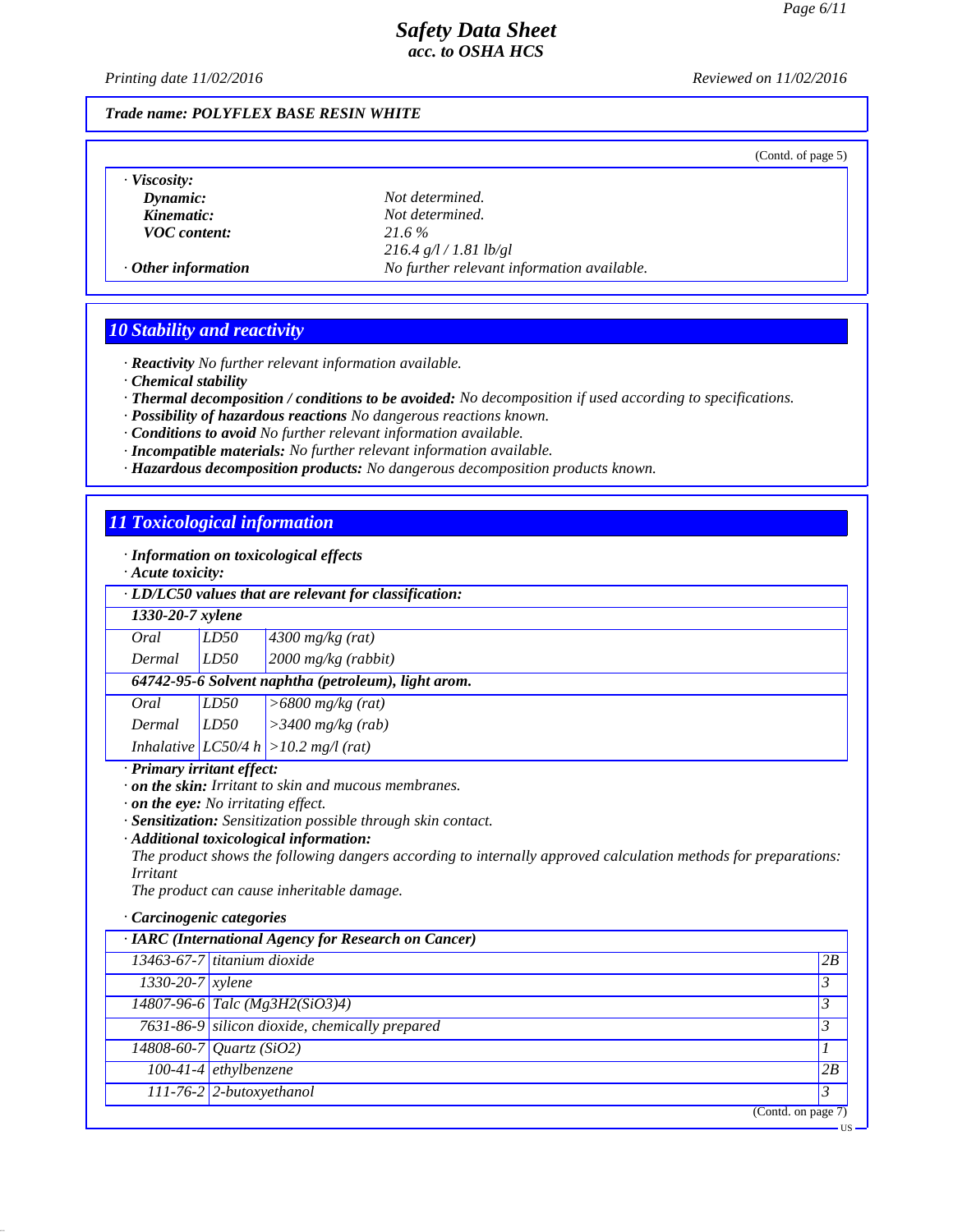*Printing date 11/02/2016 Reviewed on 11/02/2016*

*Trade name: POLYFLEX BASE RESIN WHITE*

(Contd. of page 6)

*· NTP (National Toxicology Program)*

*14808-60-7 Quartz (SiO2) K* 

### *· OSHA-Ca (Occupational Safety & Health Administration)*

*None of the ingredients is listed.*

### *12 Ecological information*

#### *· Toxicity*

- *· Aquatic toxicity: No further relevant information available.*
- *· Persistence and degradability No further relevant information available.*
- *· Behavior in environmental systems:*
- *· Bioaccumulative potential No further relevant information available.*
- *· Mobility in soil No further relevant information available.*
- *· Additional ecological information:*
- *· General notes:*

*Water hazard class 2 (Self-assessment): hazardous for water Do not allow product to reach ground water, water course or sewage system.*

- *Danger to drinking water if even small quantities leak into the ground.*
- *· Results of PBT and vPvB assessment*
- *· PBT: Not applicable.*
- *· vPvB: Not applicable.*
- *· Other adverse effects No further relevant information available.*

#### *13 Disposal considerations*

*· Waste treatment methods*

*· Recommendation:*

*Must not be disposed of together with household garbage. Do not allow product to reach sewage system.*

*· Uncleaned packagings:*

*· Recommendation: Disposal must be made according to official regulations.*

| $\cdot$ UN-Number<br>· DOT, ADR, IMDG, IATA | <i>UN1263</i>       |  |
|---------------------------------------------|---------------------|--|
| · UN proper shipping name                   |                     |  |
| $\cdot$ <i>DOT</i>                          | Paint               |  |
| $-ADR$                                      | $1263$ Paint        |  |
| · IMDG, IATA                                | <b>PAINT</b>        |  |
| · Transport hazard class(es)                |                     |  |
| $\cdot$ <i>DOT</i>                          |                     |  |
| FLAMMABLE LIQUID                            |                     |  |
| $\cdot$ Class                               | 3 Flammable liquids |  |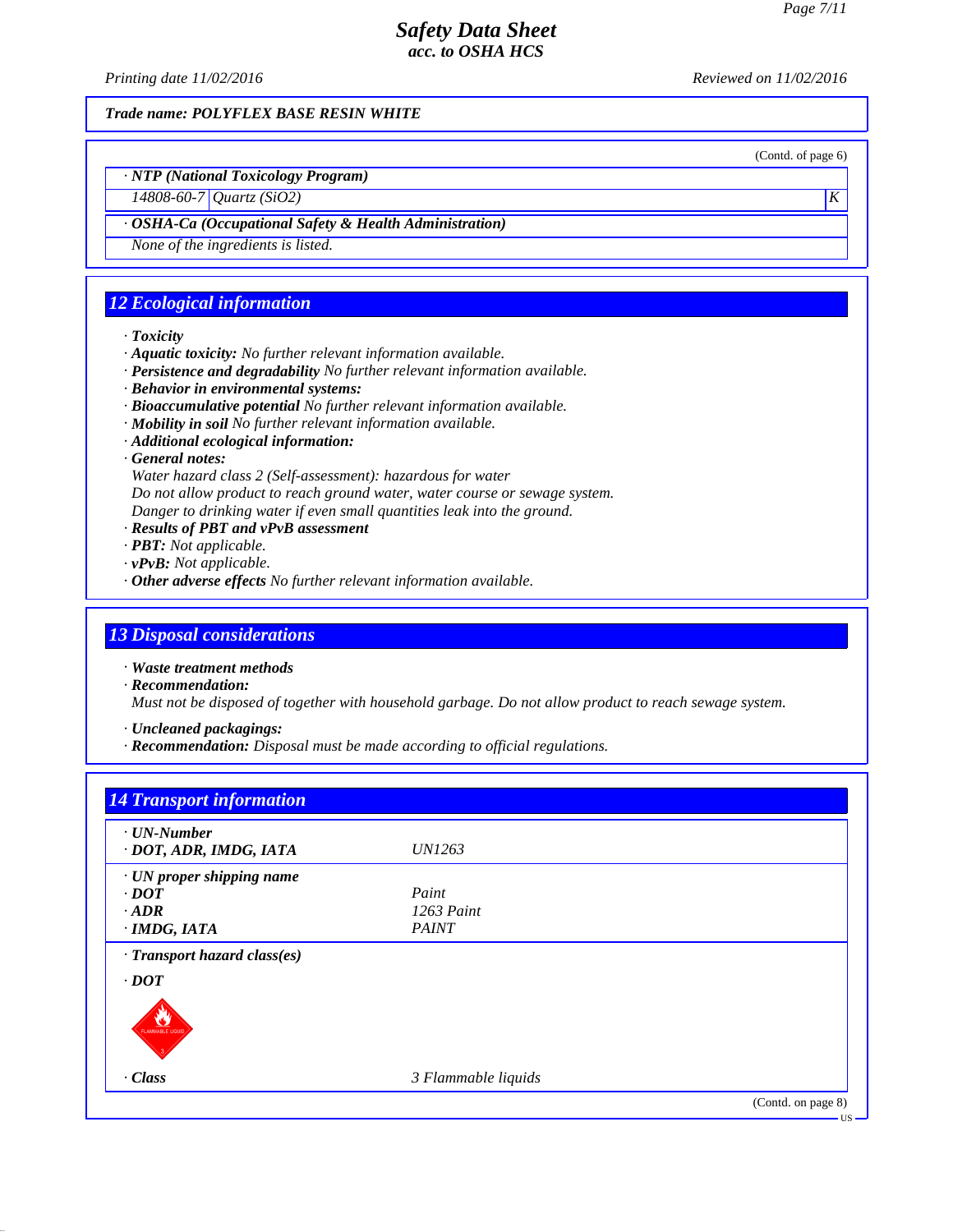*Printing date 11/02/2016 Reviewed on 11/02/2016*

### *Trade name: POLYFLEX BASE RESIN WHITE*

|                                              | (Contd. of page 7)                                |
|----------------------------------------------|---------------------------------------------------|
| $\cdot$ Label                                | $\mathfrak{Z}$                                    |
| · ADR, IMDG, IATA                            |                                                   |
|                                              |                                                   |
|                                              |                                                   |
|                                              |                                                   |
| $\cdot$ Class                                | 3 Flammable liquids                               |
| $\cdot$ <i>Label</i>                         | 3                                                 |
| · Packing group                              |                                                   |
| · DOT, ADR, IMDG, IATA                       | III                                               |
| · Environmental hazards:                     | Not applicable.                                   |
| · Special precautions for user               | Warning: Flammable liquids                        |
| · Danger code (Kemler):                      | 30                                                |
| · EMS Number:                                | $F-E, S-E$                                        |
| · Stowage Category                           | A                                                 |
| · Transport in bulk according to Annex II of |                                                   |
| <b>MARPOL73/78 and the IBC Code</b>          | Not applicable.                                   |
| · Transport/Additional information:          |                                                   |
| $.$ DOT                                      |                                                   |
| · Quantity limitations                       | On passenger aircraft/rail: 60 L                  |
|                                              | On cargo aircraft only: 220 L                     |
| $-ADR$                                       |                                                   |
| $\cdot$ Excepted quantities (EQ)             | Code: El                                          |
|                                              | Maximum net quantity per inner packaging: 30 ml   |
|                                              | Maximum net quantity per outer packaging: 1000 ml |
| $\cdot$ IMDG                                 |                                                   |
| $\cdot$ Limited quantities (LQ)              | 5L                                                |
| $\cdot$ Excepted quantities (EQ)             | Code: El                                          |
|                                              | Maximum net quantity per inner packaging: 30 ml   |
|                                              | Maximum net quantity per outer packaging: 1000 ml |
| · UN "Model Regulation":                     | <b>UN 1263 PAINT, 3, III</b>                      |

# *15 Regulatory information*

*· Safety, health and environmental regulations/legislation specific for the substance or mixture · Sara*

| $\cdot$ Section 355 (extremely hazardous substances): |                                                   |  |  |
|-------------------------------------------------------|---------------------------------------------------|--|--|
|                                                       | None of the ingredients is listed.                |  |  |
|                                                       | · Section 313 (Specific toxic chemical listings): |  |  |
| $1330 - 20 - 7$ <i>xylene</i>                         |                                                   |  |  |
|                                                       | 1344-28-1 aluminium oxide                         |  |  |
|                                                       | $100-41-4$ ethylbenzene                           |  |  |
|                                                       | 111-76-2 2-butoxyethanol                          |  |  |
|                                                       | (Contd. on page 9)                                |  |  |
|                                                       | -US-                                              |  |  |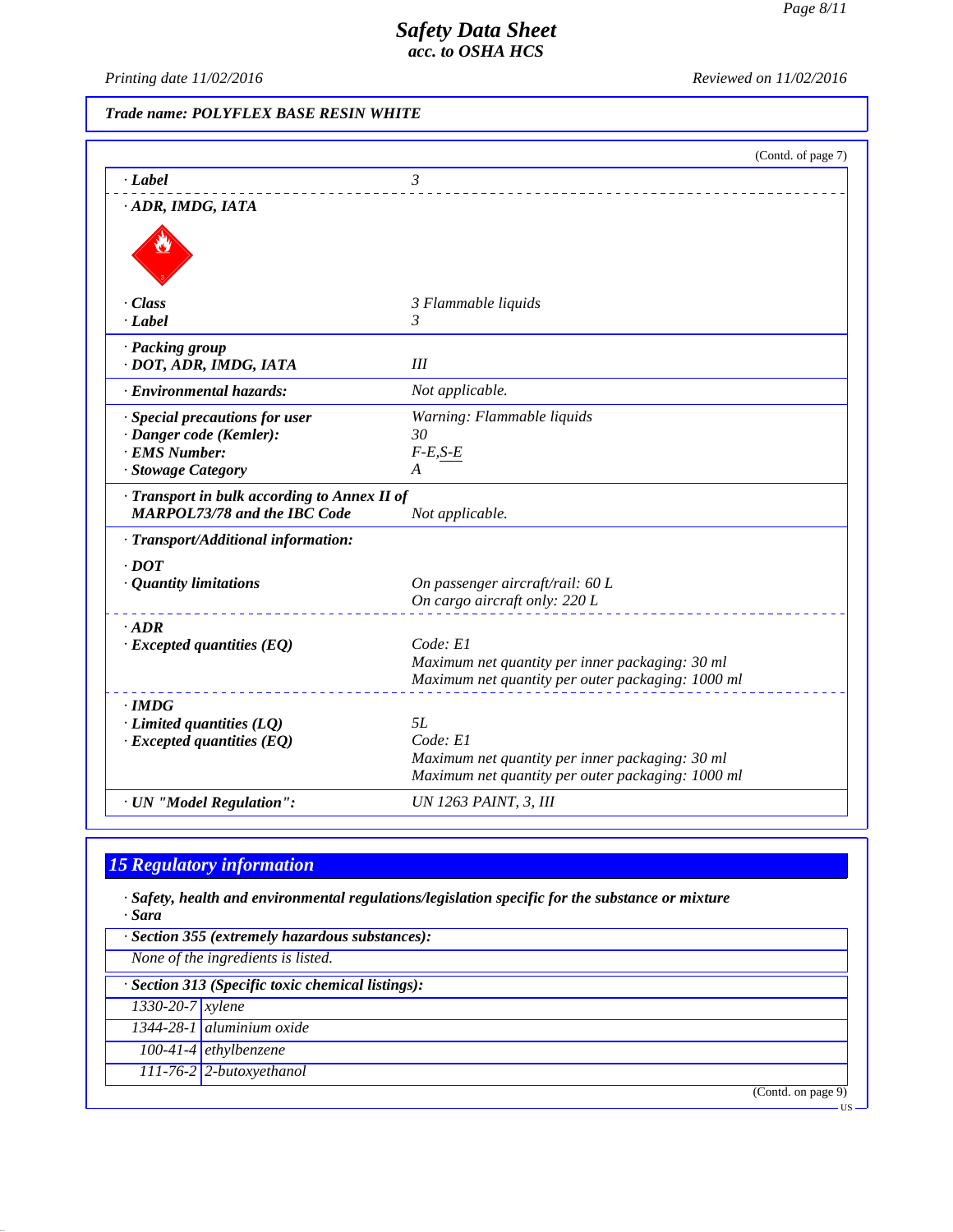*Printing date 11/02/2016 Reviewed on 11/02/2016*

#### *Trade name: POLYFLEX BASE RESIN WHITE*

|                                                                    | (Contd. of page 8) |
|--------------------------------------------------------------------|--------------------|
| · TSCA (Toxic Substances Control Act):                             |                    |
| All ingredients are listed.                                        |                    |
| $\cdot$ Proposition 65                                             |                    |
| Chemicals known to cause cancer:                                   |                    |
| $13463-67-7$ titanium dioxide                                      |                    |
| $14808 - 60 - 7$ Quartz (SiO2)                                     |                    |
| 100-41-4 ethylbenzene                                              |                    |
| · Chemicals known to cause reproductive toxicity for females:      |                    |
| None of the ingredients is listed.                                 |                    |
| · Chemicals known to cause reproductive toxicity for males:        |                    |
| None of the ingredients is listed.                                 |                    |
| Chemicals known to cause developmental toxicity:                   |                    |
| None of the ingredients is listed.                                 |                    |
| · Carcinogenic categories                                          |                    |
| · EPA (Environmental Protection Agency)                            |                    |
| $1330-20-7$ xylene                                                 | Ι                  |
| 100-41-4 ethylbenzene                                              | D                  |
| 111-76-2 2-butoxyethanol                                           | $N\!L$             |
| · TLV (Threshold Limit Value established by ACGIH)                 |                    |
| titanium dioxide                                                   | A4                 |
| xylene                                                             | A4                 |
| Talc (Mg3H2(SiO3)4)                                                | A4                 |
| aluminium oxide                                                    | A4                 |
| zirconium dioxide                                                  | A4                 |
| · NIOSH-Ca (National Institute for Occupational Safety and Health) |                    |
| 13463-67-7 titanium dioxide                                        |                    |
| $14808 - 60 - 7$ <i>Quartz</i> (SiO2)                              |                    |

*· GHS label elements The product is classified and labeled according to the Globally Harmonized System (GHS). · Hazard pictograms*



*· Signal word Danger*

*· Hazard-determining components of labeling: Solvent naphtha (petroleum), light arom. tetraethyl-N,N'-(methylenedicyclohexane-4,1-diyl)bis-DL-aspartate titanium dioxide · Hazard statements H226 Flammable liquid and vapor. H315 Causes skin irritation. H317 May cause an allergic skin reaction. H340 May cause genetic defects. H350 May cause cancer.*

(Contd. on page 10)

 $\cdot$  US  $\cdot$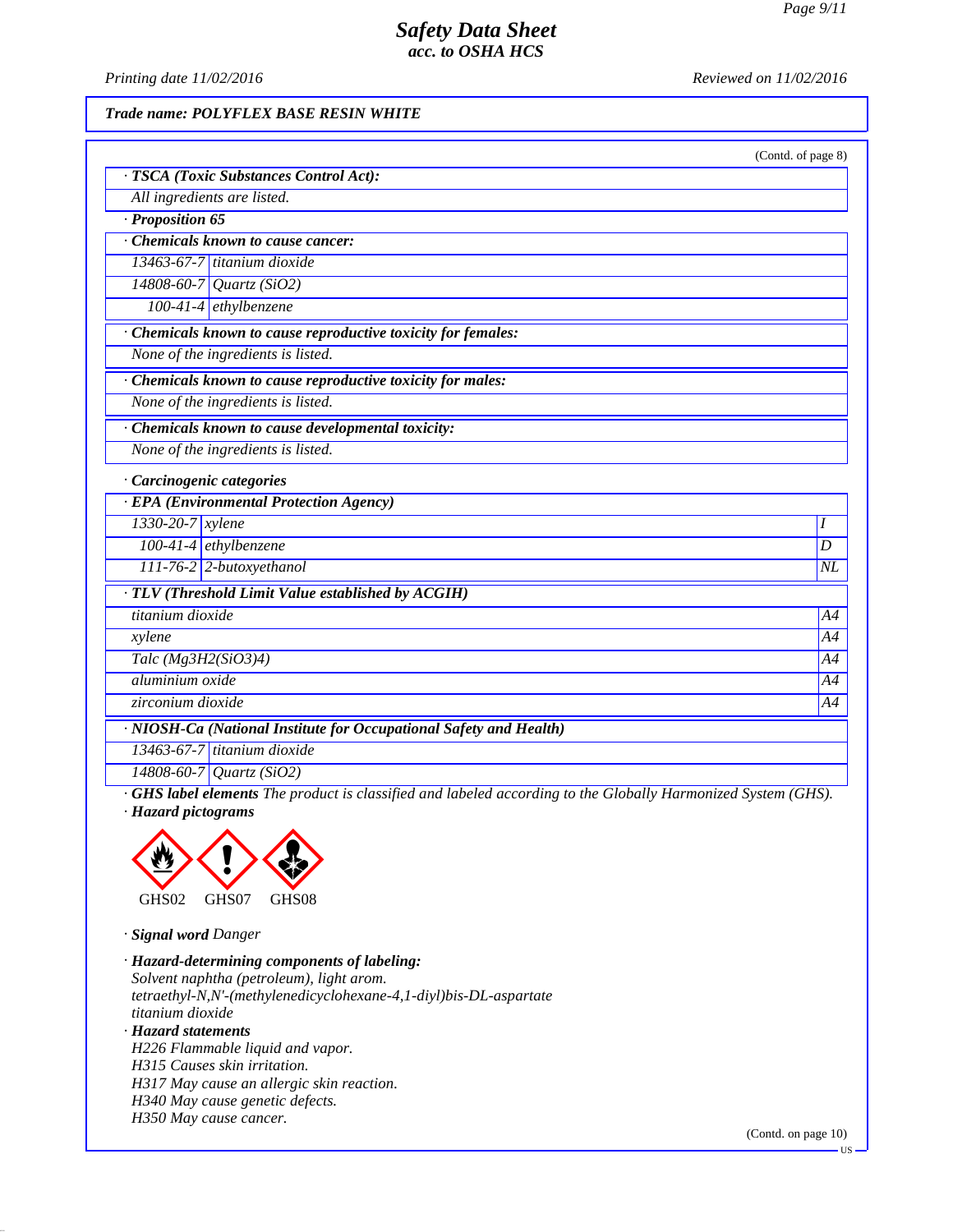*Printing date 11/02/2016 Reviewed on 11/02/2016*

#### *Trade name: POLYFLEX BASE RESIN WHITE*

|                            | (Contd. of page 9)                                                                                          |
|----------------------------|-------------------------------------------------------------------------------------------------------------|
| · Precautionary statements |                                                                                                             |
| P <sub>210</sub>           | Keep away from heat/sparks/open flames/hot surfaces. No smoking.                                            |
| P <sub>241</sub>           | Use explosion-proof electrical/ventilating/lighting/equipment.                                              |
| P <sub>261</sub>           | Avoid breathing dust/fume/gas/mist/vapors/spray                                                             |
| P <sub>280</sub>           | Wear protective gloves / eye protection / face protection.                                                  |
| P <sub>240</sub>           | Ground/bond container and receiving equipment.                                                              |
| P233                       | Keep container tightly closed.                                                                              |
| P <sub>242</sub>           | Use only non-sparking tools.                                                                                |
| P <sub>243</sub>           | Take precautionary measures against static discharge.                                                       |
| P <sub>264</sub>           | Wash thoroughly after handling.                                                                             |
| P <sub>272</sub>           | Contaminated work clothing must not be allowed out of the workplace.                                        |
| <i>P201</i>                | Obtain special instructions before use.                                                                     |
| P <sub>202</sub>           | Do not handle until all safety precautions have been read and understood.                                   |
|                            | P303+P361+P353 If on skin (or hair): Take off immediately all contaminated clothing. Rinse skin with water/ |
|                            | shower.                                                                                                     |
| P321                       | Specific treatment (see on this label).                                                                     |
| P <sub>363</sub>           | Wash contaminated clothing before reuse.                                                                    |
| P308+P313                  | IF exposed or concerned: Get medical advice/attention.                                                      |
| $P333+P313$                | If skin irritation or rash occurs: Get medical advice/attention.                                            |
| $P370 + P378$              | In case of fire: Use for extinction: CO2, powder or water spray.                                            |
| $P362 + P364$              | Take off contaminated clothing and wash it before reuse.                                                    |
| P405                       | Store locked up.                                                                                            |
| $P403 + P235$              | Store in a well-ventilated place. Keep cool.                                                                |
| <i>P501</i>                | Dispose of contents/container in accordance with local/regional/national/international<br>regulations.      |

*· National regulations:*

*· Additional classification according to Decree on Hazardous Materials: Carcinogenic hazardous material group III (dangerous).*

*· Information about limitation of use:*

*Workers are not allowed to be exposed to the hazardous carcinogenic materials contained in this preparation. Exceptions can be made by the authorities in certain cases.*

*· Chemical safety assessment: A Chemical Safety Assessment has not been carried out.*

### *16 Other information*

*This information is based on our present knowledge. However, this shall not constitute a guarantee for any specific product features and shall not establish a legally valid contractual relationship.*

*· Department issuing SDS: Product safety department*

- *· Contact: HS REG.DEPART.REG.SS*
- *· Date of preparation / last revision 11/02/2016 / -*
- *· Abbreviations and acronyms:*

*ADR: Accord européen sur le transport des marchandises dangereuses par Route (European Agreement concerning the International Carriage of Dangerous Goods by Road) IMDG: International Maritime Code for Dangerous Goods*

- *DOT: US Department of Transportation*
- *IATA: International Air Transport Association*
- *ACGIH: American Conference of Governmental Industrial Hygienists*
- *EINECS: European Inventory of Existing Commercial Chemical Substances*
- *ELINCS: European List of Notified Chemical Substances*
- *CAS: Chemical Abstracts Service (division of the American Chemical Society)*
- *NFPA: National Fire Protection Association (USA)*
- *HMIS: Hazardous Materials Identification System (USA)*
- *VOC: Volatile Organic Compounds (USA, EU)*
- *LC50: Lethal concentration, 50 percent LD50: Lethal dose, 50 percent*

(Contd. on page 11)

US